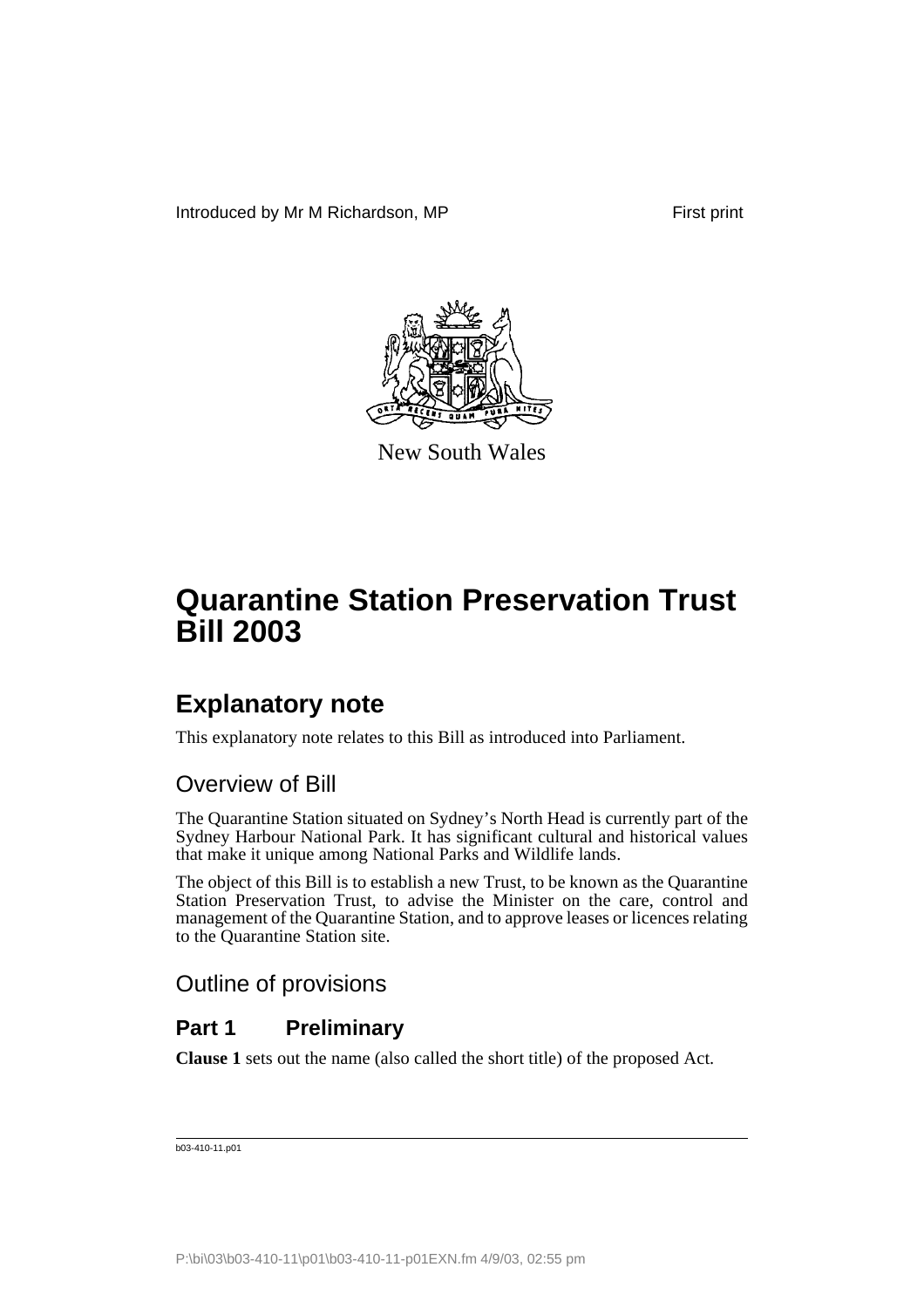Explanatory note

**Clause 2** provides for the commencement of the proposed Act on the date of assent.

**Clause 3** defines certain words and expressions used in the proposed Act. *Quarantine Station site* is defined to mean the land described in Schedule 1 to the proposed Act.

## **Part 2 The Quarantine Station Preservation Trust**

**Clause 4** constitutes the Quarantine Station Preservation Trust.

**Clause 5** provides for the Trust to consist of specified members appointed by the Minister, and specifies that further provisions dealing with the members and the procedure of the Trust are set out in Schedules 2 and 3.

## **Part 3 Objects and functions of the Trust**

**Clause 6** sets out the objects of the Trust. They include advising the Minister on the care, control and management of the Quarantine Station site as part of the North Head precinct, encouraging the use and enjoyment of the Quarantine Station site by the public by promoting the recreational, historical, scientific, educational and cultural heritage value of that site and ensuring the conservation of the natural and cultural heritage values of the Quarantine Station site and the protection of the environment within that site.

**Clause 7** sets out the functions of the Trust. They include permitting the use of the whole or any part of the Quarantine Station site for activities of a cultural, natural, historical, educational, scientific and recreational nature.

### **Part 4 Limitations on grant of leases and licences relating to Quarantine Station site**

#### **Division 1 Application of Part**

**Clause 8** specifies the powers to grant leases and licences under the *National Parks and Wildlife Act 1974* relating to the Quarantine Station site to which the proposed Part applies.

#### **Division 2 Procedure**

**Clause 9** requires public notice to be given of the proposed grant of a lease or licence relating to the Quarantine Station site.

**Clause 10** prohibits the Minister from granting a lease or a licence relating to the Quarantine Station site without the prior approval of the Trust.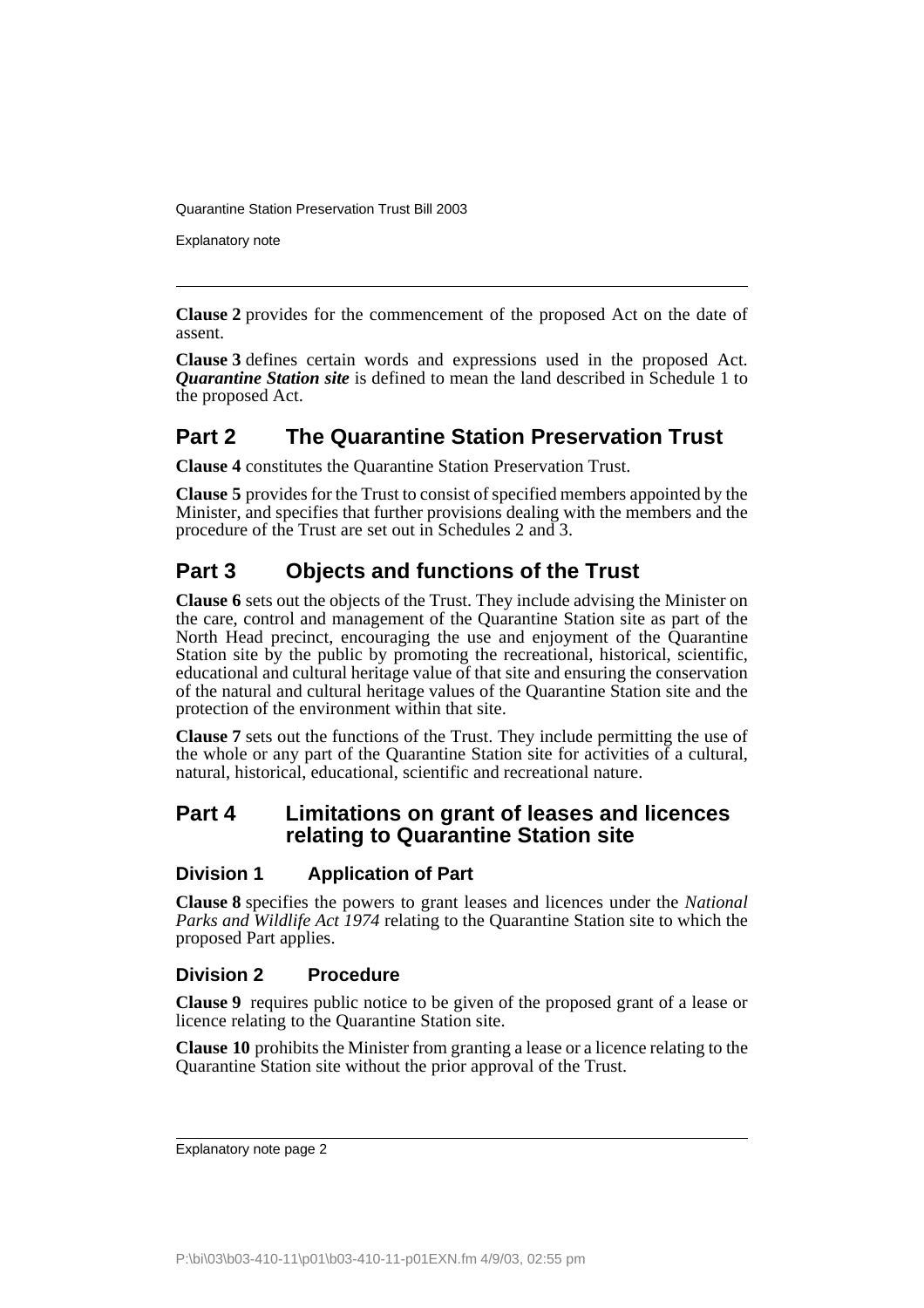Explanatory note

**Clause 11** requires the Trust to consider certain factors before granting approval to the grant of a lease or licence relating to the Quarantine Station site.

### **Division 3 Restrictions on grant of leases or licences**

**Clause 12** prohibits the Minister from granting a lease or licence relating to the Quarantine Station site unless he or she has had regard to certain factors.

**Clause 13** prohibits the Minister from granting a lease or licence relating to the whole of the Quarantine Station site to one person.

**Clause 14** prohibits the Minister from granting a lease or licence relating to the Quarantine Station site for a term longer than 10 years.

## **Part 5 Administration**

**Clause 15** provides that the financial year of the Trust is the year commencing on 1 July.

**Clause 16** empowers the Trust to establish committees to assist in connection with the exercise of any of its functions.

**Clause 17** provides for the employment of staff.

**Clause 18** empowers the Trust to delegate its functions to a member of the Trust, to a committee of the Trust or to any other officer of the Trust.

## **Part 6 Miscellaneous**

**Clause 19** empowers the Governor to make regulations.

**Clause 20** provides for the making of savings and transitional regulations consequent on the enactment of the proposed Act.

## **Schedule 1 Quarantine Station site**

**Schedule 1** contains a description of the Quarantine Station site.

# **Schedule 2 Provisions relating to the members**

**Schedule 2** makes provision for the members of the Trust.

## **Schedule 3 Provisions relating to the procedure of the Trust**

**Schedule 3** makes provision for the procedure of the Trust.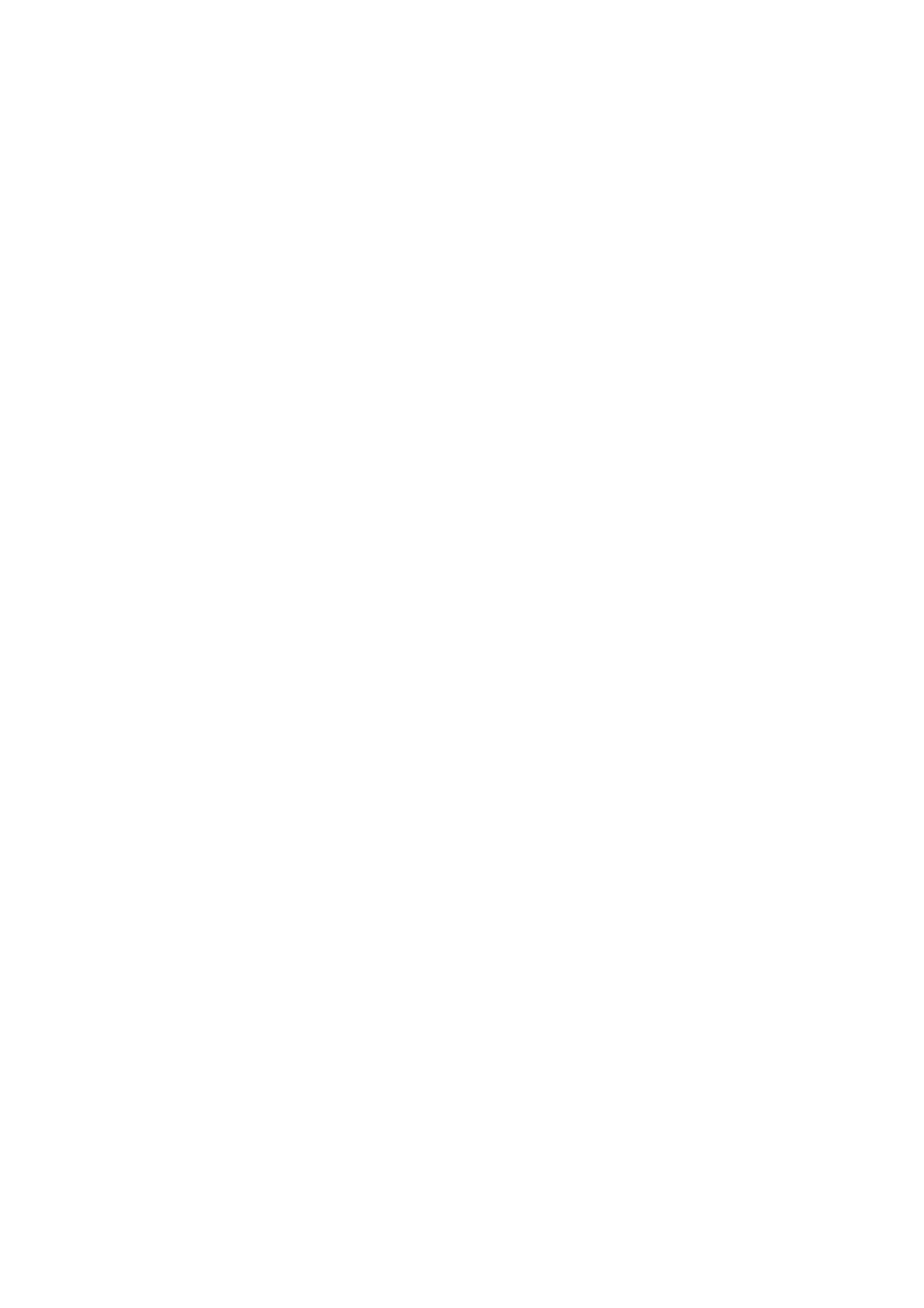Introduced by Mr M Richardson, MP First print



New South Wales

# **Quarantine Station Preservation Trust Bill 2003**

# **Contents**

|                                                    | Page |
|----------------------------------------------------|------|
| <b>Preliminary</b>                                 |      |
| Name of Act                                        | 2    |
| 2<br>Commencement                                  | 2    |
| Definitions<br>3                                   | 2    |
| The Quarantine Station Preservation Trust          |      |
| Constitution of the Trust<br>4                     | 3    |
| 5<br>Appointment and procedure of members of Trust | 3    |
| <b>Objects and functions of the Trust</b>          |      |
| Objects of the Trust<br>6                          |      |
| <b>Functions of the Trust</b>                      |      |
|                                                    |      |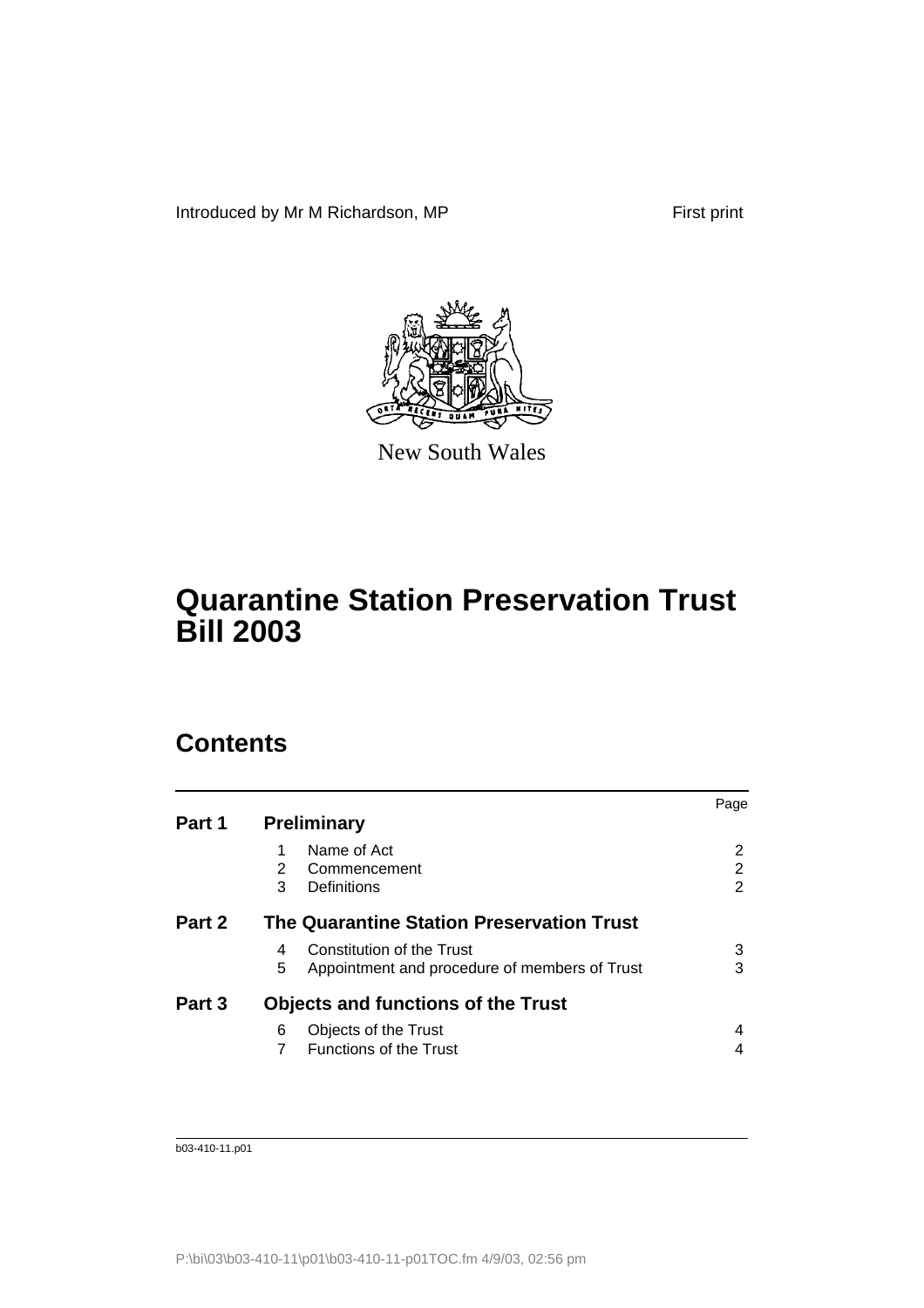**Contents** 

|                  |                          |                       |                                                                                                                           | Page                               |
|------------------|--------------------------|-----------------------|---------------------------------------------------------------------------------------------------------------------------|------------------------------------|
| Part 4           |                          |                       | Limitations on grant of leases and licences<br>relating to Quarantine Station site                                        |                                    |
|                  | <b>Division 1</b>        |                       | <b>Application of Part</b>                                                                                                |                                    |
|                  | 8                        |                       | Application of Part                                                                                                       | 6                                  |
|                  | <b>Division 2</b>        |                       | <b>Procedure</b>                                                                                                          |                                    |
|                  | 9                        | licence               | Public notice must be given of proposed grant of lease or                                                                 | 6                                  |
|                  | 10                       | Trust                 | Grant of leases and licences must have prior approval of                                                                  | $\overline{7}$                     |
|                  | 11                       | factors               | Trust must not give approval unless it considers certain                                                                  | $\overline{7}$                     |
|                  | <b>Division 3</b>        |                       | <b>Restrictions on grant of leases or licences</b>                                                                        |                                    |
|                  | 12 <sup>2</sup><br>13    | one person            | Restrictions on leases or licences that may be granted<br>Minister cannot lease or licence all Quarantine Station site to | 8<br>9                             |
|                  | 14                       |                       | Minister cannot grant leases or licences with term of<br>10 years or more                                                 | 9                                  |
| Part 5           |                          | <b>Administration</b> |                                                                                                                           |                                    |
|                  | 15<br>16<br>17<br>18     | Committees            | Financial year of the Trust<br><b>Staff of the Trust</b><br>Delegation by the Trust                                       | 11<br>11<br>11<br>11               |
| Part 6           |                          | <b>Miscellaneous</b>  |                                                                                                                           |                                    |
|                  | 19<br>20                 | Regulations           | Savings and transitional regulations                                                                                      | 12 <sup>2</sup><br>12 <sup>2</sup> |
| <b>Schedules</b> |                          |                       |                                                                                                                           |                                    |
|                  | 1<br>$\overline{c}$<br>3 |                       | <b>Quarantine Station site</b><br>Provisions relating to the members<br>Provisions relating to the procedure of the Trust | 13<br>14<br>18                     |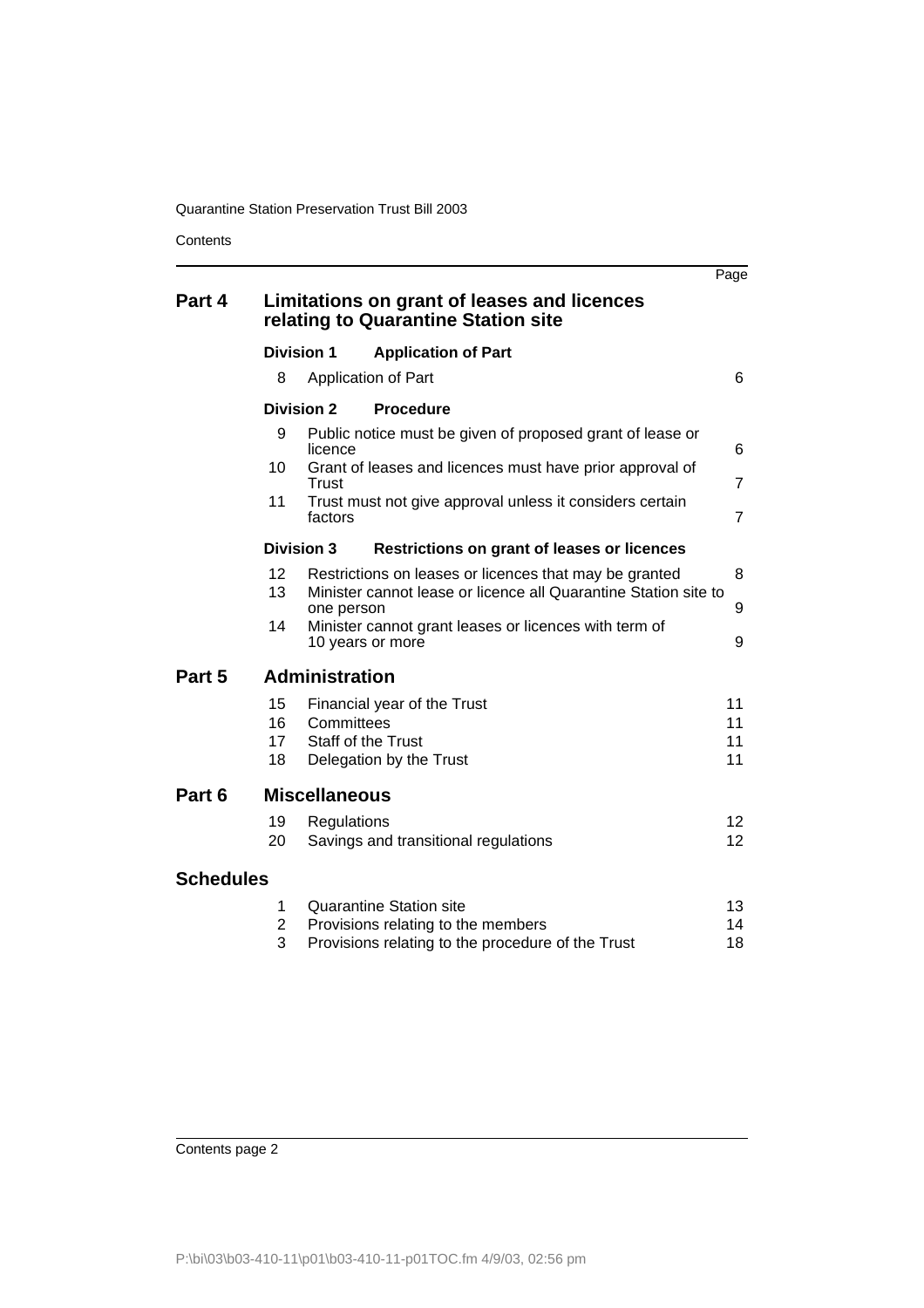

New South Wales

# **Quarantine Station Preservation Trust Bill 2003**

No , 2003

### **A Bill for**

An Act to provide for the management and control of the Quarantine Station at Sydney's North Head; to constitute the Quarantine Station Preservation Trust and define its functions; and for other purposes.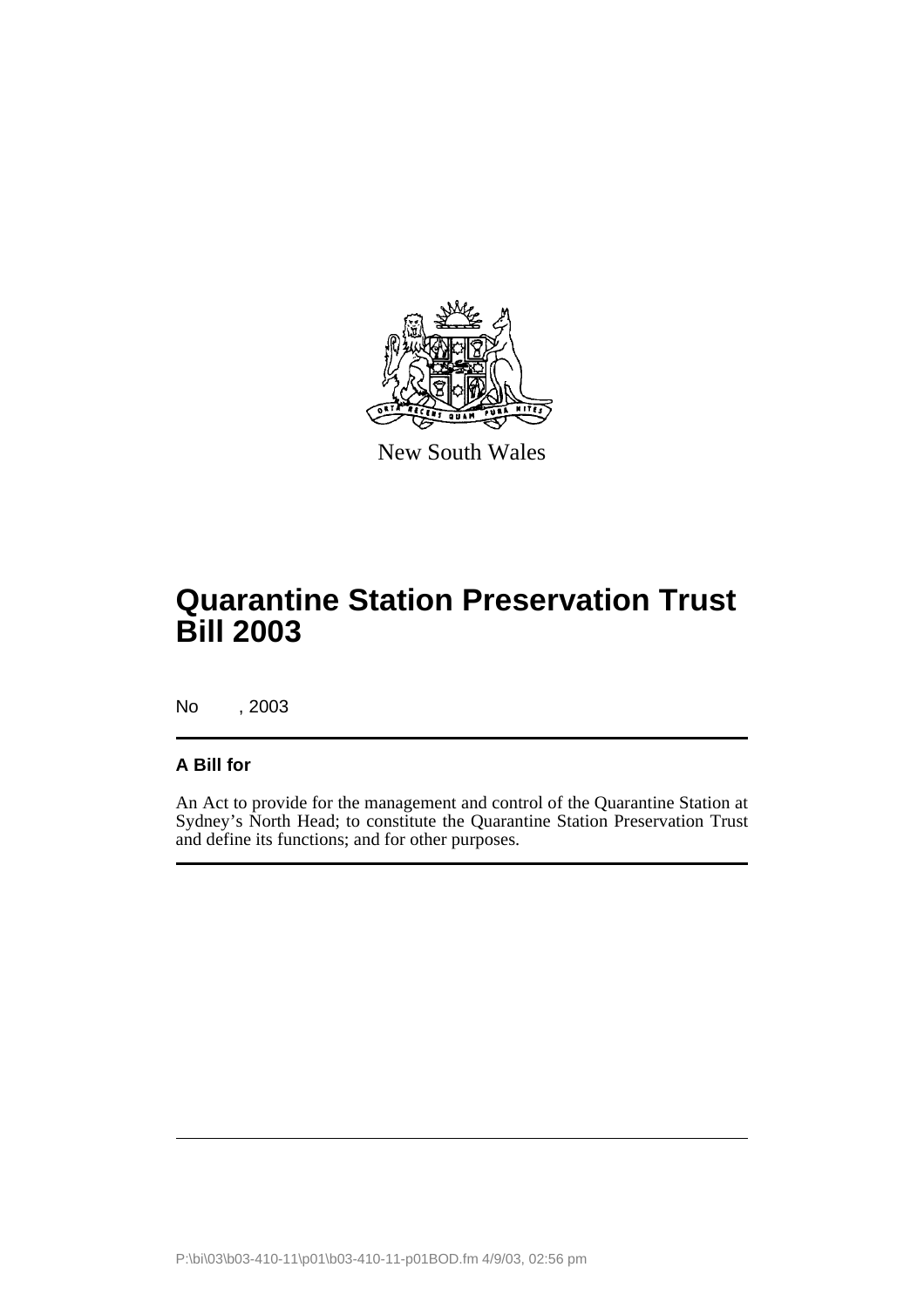Part 1 Preliminary

<span id="page-7-3"></span><span id="page-7-2"></span><span id="page-7-1"></span><span id="page-7-0"></span>

|              |        | The Legislature of New South Wales enacts:                                                   | $\mathbf{1}$   |
|--------------|--------|----------------------------------------------------------------------------------------------|----------------|
|              | Part 1 | <b>Preliminary</b>                                                                           | $\overline{2}$ |
| 1            |        | <b>Name of Act</b>                                                                           | 3              |
|              |        | This Act is the Quarantine Station Preservation Trust Act 2003.                              | 4              |
| $\mathbf{2}$ |        | <b>Commencement</b>                                                                          | 5              |
|              |        | This Act commences on the date of assent.                                                    | 6              |
| 3            |        | <b>Definitions</b>                                                                           | $\overline{7}$ |
|              | (1)    | In this Act:                                                                                 | 8              |
|              |        | <i>exercise</i> a function includes perform a duty.                                          | 9              |
|              |        | <i>function</i> includes a power, authority or duty.                                         | 10             |
|              |        | <i>member</i> means a member of the Trust.                                                   | 11             |
|              |        | <i>Quarantine Station site</i> means the land for the time being described<br>in Schedule 1. | 12<br>13       |
|              |        | <b>Trust</b> means the Quarantine Station Preservation Trust constituted<br>by this Act.     | 14<br>15       |
|              | (2)    | Notes included in this Act are explanatory notes and do not form<br>part of this Act.        | 16<br>17       |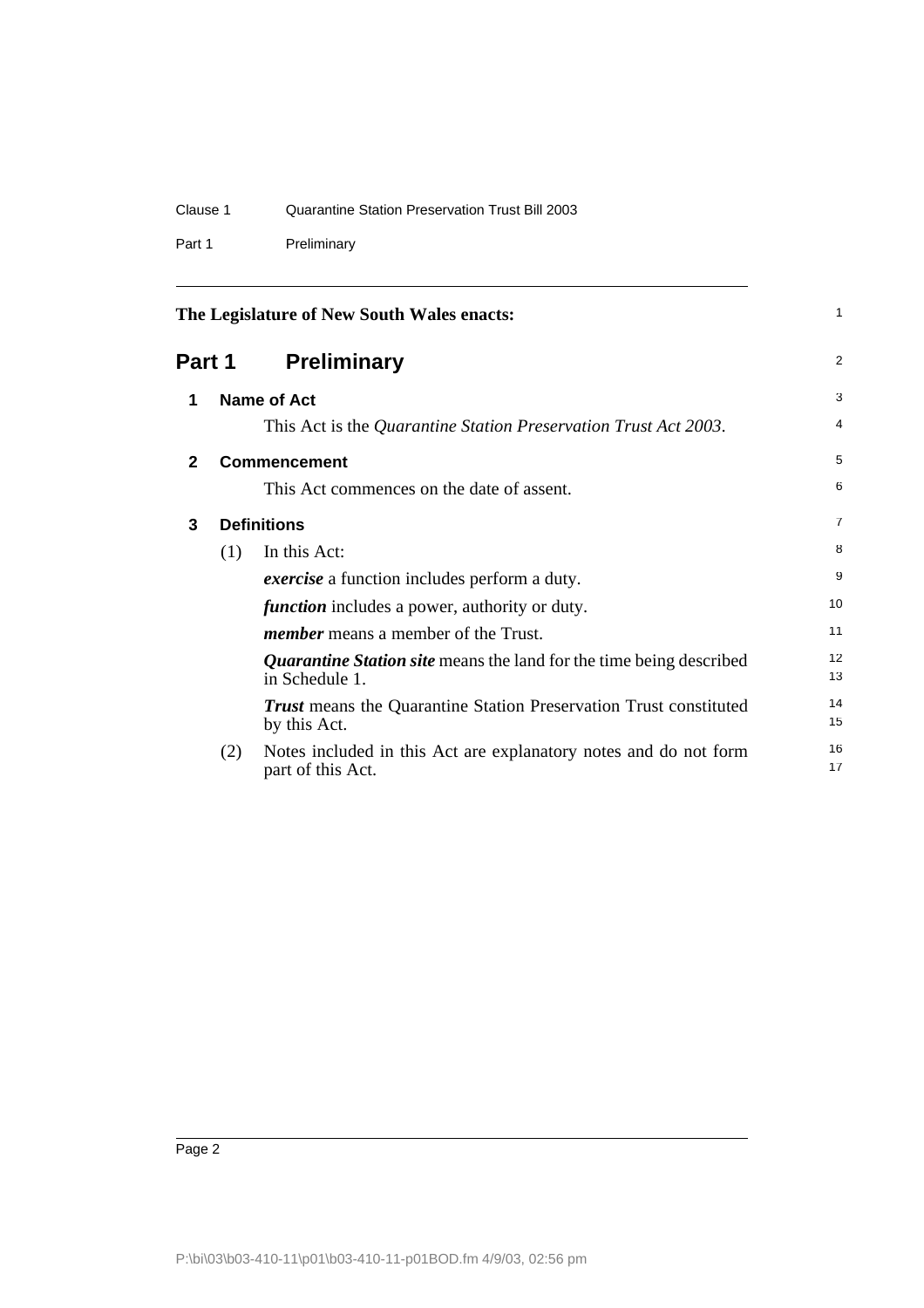| Quarantine Station Preservation Trust Bill 2003 | Clause 4 |
|-------------------------------------------------|----------|
| The Quarantine Station Preservation Trust       | Part 2   |

<span id="page-8-2"></span><span id="page-8-1"></span><span id="page-8-0"></span>

| Part 2 |     |                                  | <b>The Quarantine Station Preservation Trust</b>                                                                                                                         | $\mathbf{1}$        |  |  |
|--------|-----|----------------------------------|--------------------------------------------------------------------------------------------------------------------------------------------------------------------------|---------------------|--|--|
| 4      |     | <b>Constitution of the Trust</b> |                                                                                                                                                                          |                     |  |  |
|        | (1) |                                  | There is constituted by this Act a corporation under the corporate<br>name of the "Quarantine Station Preservation Trust".                                               | 3<br>4              |  |  |
|        | (2) |                                  | The Trust:                                                                                                                                                               | 5                   |  |  |
|        |     | (a)                              | has and may exercise the functions conferred or imposed on it<br>by or under this or any other Act, and                                                                  | 6<br>$\overline{7}$ |  |  |
|        |     | (b)                              | is, in the exercise of its functions, subject to the control and<br>direction of the Minister.                                                                           | 8<br>9              |  |  |
| 5      |     |                                  | Appointment and procedure of members of Trust                                                                                                                            | 10                  |  |  |
|        | (1) | Minister:                        | The Trust consists of the following 7 members appointed by the                                                                                                           | 11<br>12            |  |  |
|        |     | (a)                              | one member chosen by the Minister as having expertise in the<br>restoration and conservation of historic buildings,                                                      | 13<br>14            |  |  |
|        |     | (b)                              | one member nominated by the National Trust of Australia<br>(New South Wales),                                                                                            | 15<br>16            |  |  |
|        |     | (c)                              | one member nominated by the Director-General of National<br>Parks and Wildlife,                                                                                          | 17<br>18            |  |  |
|        |     | (d)                              | one member nominated jointly by the local Aboriginal<br>community in the Manly, Warringah and Pittwater local<br>government areas and the local Aboriginal land council, | 19<br>20<br>21      |  |  |
|        |     | (e)                              | one member nominated by the National Parks Association of<br>NSW Incorporated,                                                                                           | 22<br>23            |  |  |
|        |     | (f)                              | one member nominated by Manly Council (the council for the<br>local government area in which the Quarantine Station site is<br>situated).                                | 24<br>25<br>26      |  |  |
|        |     | (g)                              | one member nominated by the Commonwealth Minister for<br>Environment and Heritage.                                                                                       | 27<br>28            |  |  |
|        | (2) |                                  | The constitution of the Trust is not affected by the failure of a person<br>or body to make a nomination under subsection (1).                                           | 29<br>30            |  |  |
|        | (3) |                                  | Schedule 2 has effect with respect to the members.                                                                                                                       | 31                  |  |  |
|        | (4) |                                  | Schedule 3 has effect with respect to the procedure of the Trust.                                                                                                        | 32                  |  |  |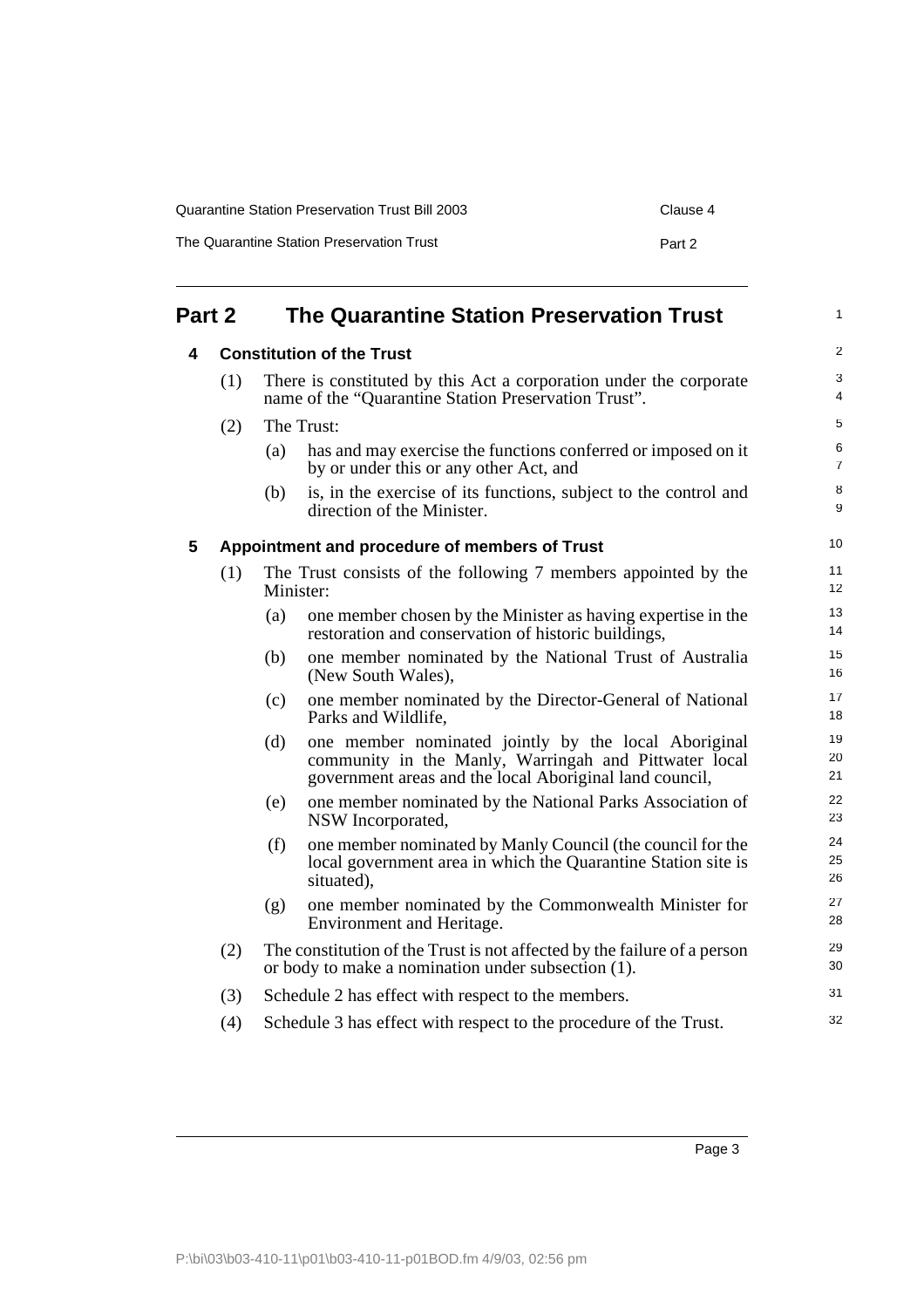Part 3 Objects and functions of the Trust

## <span id="page-9-1"></span><span id="page-9-0"></span>**Part 3 Objects and functions of the Trust**

#### **6 Objects of the Trust**

The objects of the Trust are:

(a) to advise the Minister on the care, control and management of the Quarantine Station site as part of the North Head precinct, and

1

- (b) to encourage the use and enjoyment of the Quarantine Station site by the public by promoting the recreational, historical, scientific, educational and cultural heritage value of that site, and
- (c) to ensure the conservation of the natural and cultural heritage values of the Quarantine Station site and the protection of the environment within that site, and
- (d) any other objects, consistent with the functions of the Trust, in relation to the Quarantine Station site, that the Trust considers appropriate.

### <span id="page-9-2"></span>**7 Functions of the Trust**

(1) The Trust may:

- (a) permit the use of the whole or any part of the Quarantine Station site for activities of a cultural, natural, historical, educational, scientific and recreational nature, and
- (b) in relation to the provision of food and other refreshments in connection with the Quarantine Station site:
	- (i) apply for, hold or dispose of any relevant licence, permit or other authority for the purpose of the provision of food and other refreshments in connection with the Quarantine Station site, or
	- (ii) permit the provision of food and other refreshments, or
	- (iii) authorise another person to apply for any relevant licence, permit or other authority for the purpose of the provision of food and other refreshments in connection with the Quarantine Station site, and
- (c) approve and promote exhibits, lectures, films, publications and other types of educational instruction relating to the Quarantine Station site, and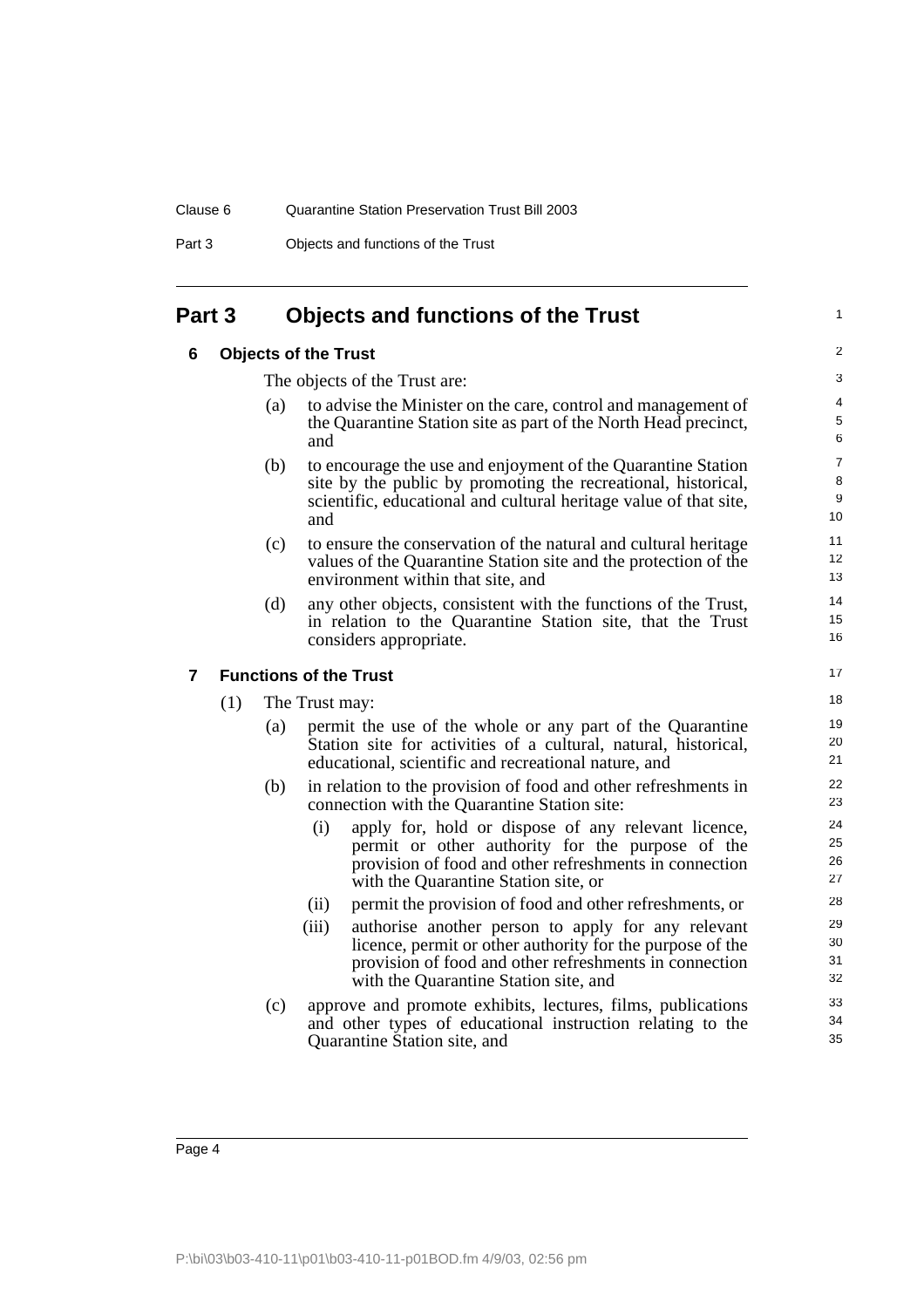| Quarantine Station Preservation Trust Bill 2003 | Clause 7 |
|-------------------------------------------------|----------|
| Objects and functions of the Trust              | Part 3   |

|     | (d)                                                                                                                                                                       | disseminate scientific, cultural and historical information<br>concerning the Quarantine Station site to the public and<br>educational, scientific, cultural and historical institutions,<br>whether within or outside the State, and | $\mathbf{1}$<br>$\overline{2}$<br>3<br>$\overline{4}$ |  |
|-----|---------------------------------------------------------------------------------------------------------------------------------------------------------------------------|---------------------------------------------------------------------------------------------------------------------------------------------------------------------------------------------------------------------------------------|-------------------------------------------------------|--|
|     | (e)                                                                                                                                                                       | approve arrangements for the maintenance and preservation<br>of the Quarantine Station site, and                                                                                                                                      | 5<br>6                                                |  |
|     | (f)                                                                                                                                                                       | approve any leases or licences of the whole or part of the<br>Quarantine Station site, and grants of easements through, on<br>or in the Quarantine Station site, consented to by the Minister,<br>and                                 | $\overline{7}$<br>8<br>9<br>10                        |  |
|     | (g)                                                                                                                                                                       | approve a plan of management for the Quarantine Station site<br>under Part 5 of the National Parks and Wildlife Act 1974, and                                                                                                         | 11<br>12                                              |  |
|     | (h)                                                                                                                                                                       | approve any modifications to the significant heritage fabric of<br>the Quarantine Station site.                                                                                                                                       | 13<br>14                                              |  |
| (2) |                                                                                                                                                                           | Subject to this Act and the regulations, the Trust has the control and<br>management of all property of the Trust.                                                                                                                    | 15<br>16                                              |  |
| (3) | The Trust may, and when requested by the Minister must, make<br>reports and recommendations to the Minister with respect to the<br>Trust and the Quarantine Station site. |                                                                                                                                                                                                                                       |                                                       |  |
| (4) | objects.                                                                                                                                                                  | The Trust has and may exercise such functions, in addition to those<br>specified in this section, as are reasonably necessary to achieve its                                                                                          | 20<br>21<br>22                                        |  |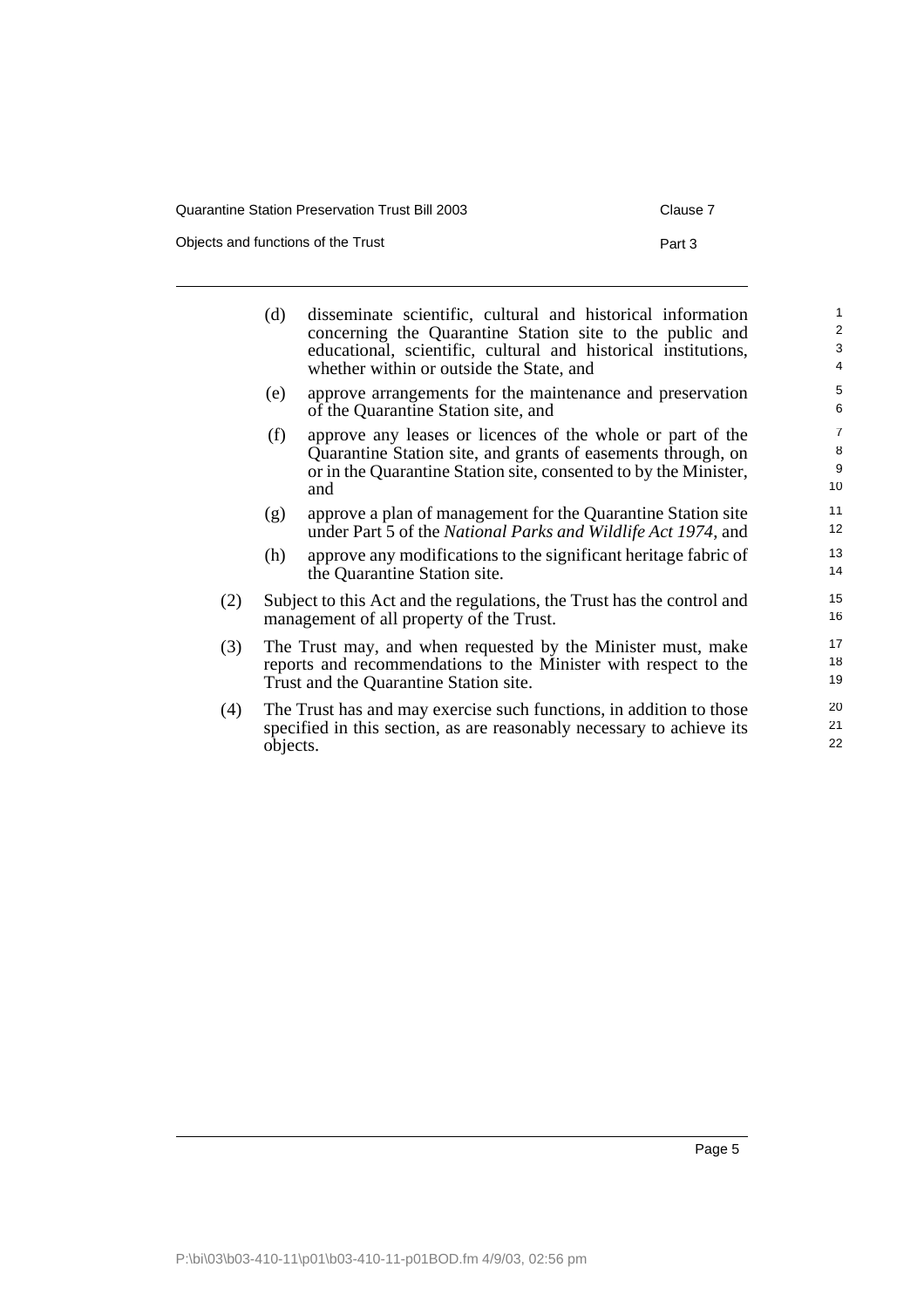| Clause 8 | Quarantine Station Preservation Trust Bill 2003                                    |
|----------|------------------------------------------------------------------------------------|
| Part 4   | Limitations on grant of leases and licences relating to Quarantine Station<br>site |

### <span id="page-11-0"></span>**Part 4 Limitations on grant of leases and licences relating to Quarantine Station site**

#### <span id="page-11-2"></span><span id="page-11-1"></span>**Division 1 Application of Part**

**8 Application of Part**

3 4

23

1  $\overline{2}$ 

| (1) | This Part applies to and in respect of the exercise by the Minister of  |  |  |  |  |
|-----|-------------------------------------------------------------------------|--|--|--|--|
|     | the following powers under the National Parks and Wildlife<br>Act 1974: |  |  |  |  |
|     |                                                                         |  |  |  |  |

- (a) the power under section 151 (1) (a)–(e) to grant a lease of land within the Quarantine Station site,
- (b) the power under section 151 (1) (f) to grant a licence to occupy or use land within the Quarantine Station site,
- (c) the power under section 151B (2) to grant a lease of land within the Quarantine Station site to enable the adaptive reuse of an existing building or structure on the land for any purpose specified in section 151B (12),
- (d) the power under section  $151B(3)$  to grant a licence to occupy and use land within the Quarantine Station site, and any existing building or structure on the Quarantine Station site, for any purpose.
- (2) In the event of any inconsistency between this Part and the *National Parks and Wildlife Act 1974*, this Part prevails to the extent of the inconsistency.

#### <span id="page-11-4"></span><span id="page-11-3"></span>**Division 2 Procedure**

**9 Public notice must be given of proposed grant of lease or licence**

- (1) The Minister must not exercise any power to which this Part applies unless the Minister has:
	- (a) caused notice of the proposal to grant the lease or licence, and a summary of the main terms of the lease or licence, to be published in at least one Sydney metropolitan newspaper and one local newspaper circulating in the locality of the Quarantine Station site, and
	- (b) in that notice, invited public comments on the proposed lease or licence within a time specified in the notice, being not less than 30 days after the publication of the notice, and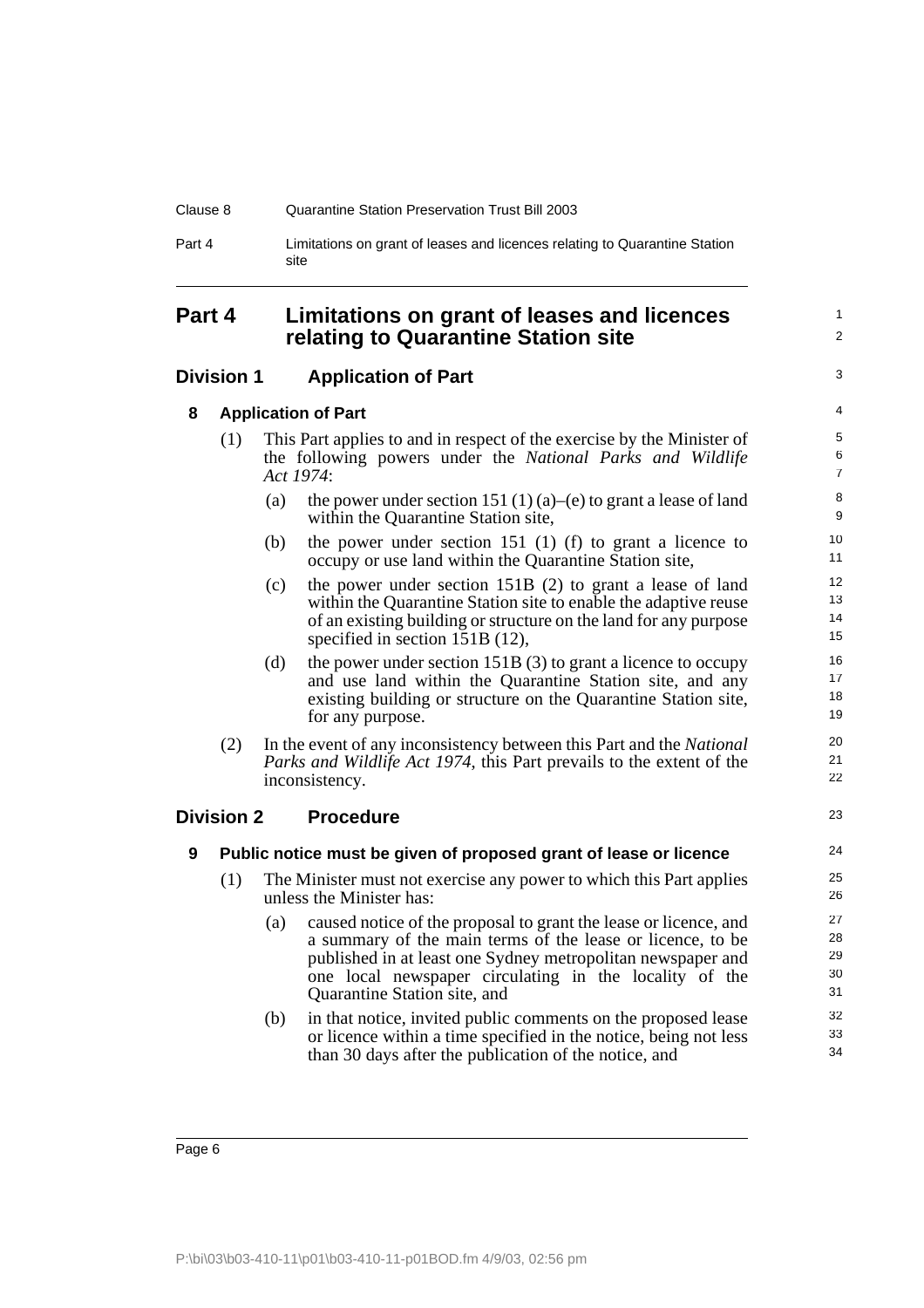Limitations on grant of leases and licences relating to Quarantine Station Part 4 site

<span id="page-12-1"></span><span id="page-12-0"></span>

|    |     | (c) | had regard to any written comments received in response to<br>the notices within 30 days after the date of the publication of<br>the notices (if they were both published on the same day) or<br>after the publication of the later of the two notices (if<br>published on different days), and | $\mathbf{1}$<br>$\overline{2}$<br>3<br>4<br>5 |
|----|-----|-----|-------------------------------------------------------------------------------------------------------------------------------------------------------------------------------------------------------------------------------------------------------------------------------------------------|-----------------------------------------------|
|    |     | (d) | forwarded to the Trust any written comments received in<br>response to the notice within 30 days after the date of the last<br>publication, and                                                                                                                                                 | 6<br>$\overline{7}$<br>8                      |
|    |     | (e) | published, in at least one Sydney metropolitan newspaper,<br>and one newspaper circulating in the locality of the<br>Quarantine Station site, the Minister's reasons for his or her<br>decision to grant the lease or licence.                                                                  | 9<br>10<br>11<br>12 <sup>°</sup>              |
|    | (2) |     | If the Minister exercises a power to which this Part applies in breach<br>of this section, the lease or licence granted by the Minister in the<br>exercise of that power is void.                                                                                                               | 13<br>14<br>15                                |
| 10 |     |     | Grant of leases and licences must have prior approval of Trust                                                                                                                                                                                                                                  | 16                                            |
|    | (1) |     | The Minister must not exercise any power to which this Part applies<br>unless the Minister has first obtained the written approval of the<br>Trust to the exercise of that power.                                                                                                               | 17<br>18<br>19                                |
|    | (2) |     | If the Minister exercises a power to which this Part applies in breach<br>of this section, the lease or licence granted by the Minister in the<br>exercise of that power is void.                                                                                                               | 20<br>21<br>22                                |
| 11 |     |     | Trust must not give approval unless it considers certain factors                                                                                                                                                                                                                                | 23                                            |
|    | (1) | to: | The Trust must not give approval to the exercise by the Minister of<br>any power to which this Part applies unless the Trust has had regard                                                                                                                                                     | 24<br>25<br>26                                |
|    |     | (a) | any written comments received by the Minister in response to<br>the Minister's notice that were forwarded to the Trust, and                                                                                                                                                                     | 27<br>28                                      |
|    |     | (b) | any written comments received directly by the Trust in<br>response to the Minister's notice, and                                                                                                                                                                                                | 29<br>30                                      |
|    |     | (c) | the impact of the proposal on open space at the Quarantine<br>Station site, the floor area of buildings on the site and the<br>significant heritage fabric of the Quarantine Station site.                                                                                                      | 31<br>32<br>33                                |
|    | (2) |     | The Trust must not give approval to the exercise by the Minister of<br>any power to which this Part applies if the Trust forms the opinion<br>that the grant of the relevant lease or licence will result in:                                                                                   | 34<br>35<br>36                                |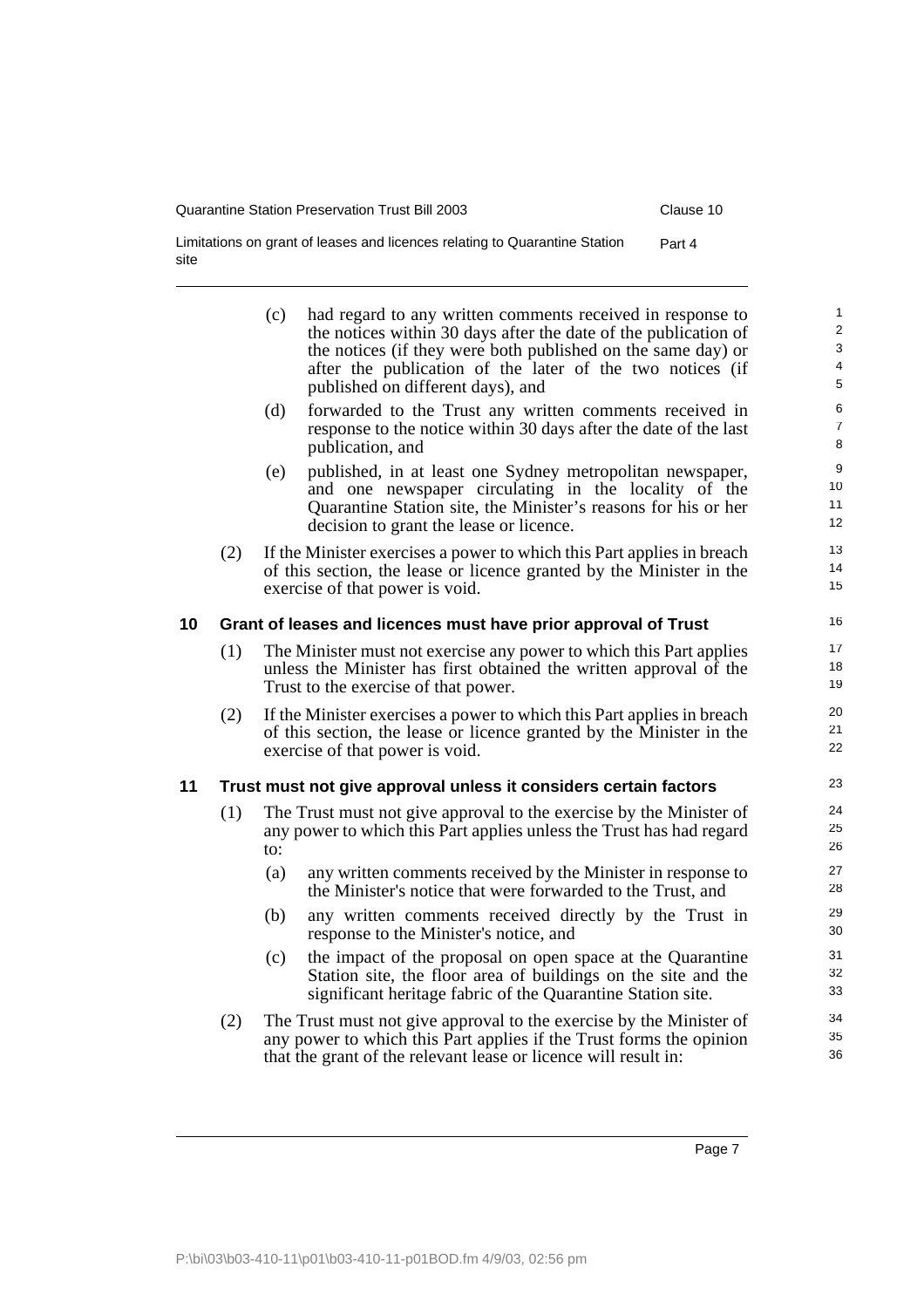#### Clause 12 Quarantine Station Preservation Trust Bill 2003

Part 4 **Limitations on grant of leases and licences relating to Quarantine Station** site

<span id="page-13-1"></span><span id="page-13-0"></span>

|    |                   | (a) | less open space at the Quarantine Station site than existed<br>immediately before the commencement of this Act, or                                                                                                                                                                                         | 1<br>$\overline{2}$         |
|----|-------------------|-----|------------------------------------------------------------------------------------------------------------------------------------------------------------------------------------------------------------------------------------------------------------------------------------------------------------|-----------------------------|
|    |                   | (b) | an increase in the total floor area of all buildings that existed<br>at the Quarantine Station site immediately before the<br>commencement of this Act, or                                                                                                                                                 | 3<br>4<br>5                 |
|    |                   | (c) | an adverse impact on the significant heritage fabric of the<br>Quarantine Station site.                                                                                                                                                                                                                    | 6<br>$\overline{7}$         |
|    | (3)               |     | If the Trust exercises the power to give approval under this section<br>in breach of this section, the lease or licence granted by the Minister<br>the subject of that approval is void.                                                                                                                   | 8<br>9<br>10 <sup>1</sup>   |
|    | (4)               |     | Subsections $(1)$ and $(2)$ are not intended to limit the factors that the<br>Trust may take into consideration when determining whether or not<br>to give approval.                                                                                                                                       | 11<br>12 <sup>2</sup><br>13 |
|    | <b>Division 3</b> |     | <b>Restrictions on grant of leases or licences</b>                                                                                                                                                                                                                                                         | 14                          |
| 12 |                   |     | Restrictions on leases or licences that may be granted                                                                                                                                                                                                                                                     | 15                          |
|    | (1)               |     | The Minister must not exercise any power to which this Part applies<br>unless the Minister has had regard to the impact of the proposal on<br>open space at the Quarantine Station site, the floor area of buildings<br>on the site and the significant heritage fabric of the Quarantine<br>Station site. | 16<br>17<br>18<br>19<br>20  |
|    | (2)               |     | The Minister must not exercise any power to which this Part applies<br>if the Minister forms the opinion that the grant of the relevant lease<br>or licence will result in:                                                                                                                                | 21<br>22<br>23              |
|    |                   | (a) | less open space at the Quarantine Station site than existed<br>immediately before the commencement of this Act, or                                                                                                                                                                                         | 24<br>25                    |
|    |                   | (b) | an increase in the total floor area of all buildings that existed<br>at the Quarantine Station site immediately before the<br>commencement of this Act, or                                                                                                                                                 | 26<br>27<br>28              |
|    |                   | (c) | an adverse impact on the significant heritage fabric of the<br>Quarantine Station site.                                                                                                                                                                                                                    | 29<br>30                    |
|    | (3)               |     | If the Minister exercises a power to which this Part applies in breach<br>of this section, the lease or licence granted by the Minister in the<br>exercise of that power is void.                                                                                                                          | 31<br>32<br>33              |
|    | (4)               |     | Subsections $(1)$ and $(2)$ are not intended to limit the factors that the<br>Minister may take into consideration when determining whether or<br>not to exercise his or her power.                                                                                                                        | 34<br>35<br>36              |
|    |                   |     |                                                                                                                                                                                                                                                                                                            |                             |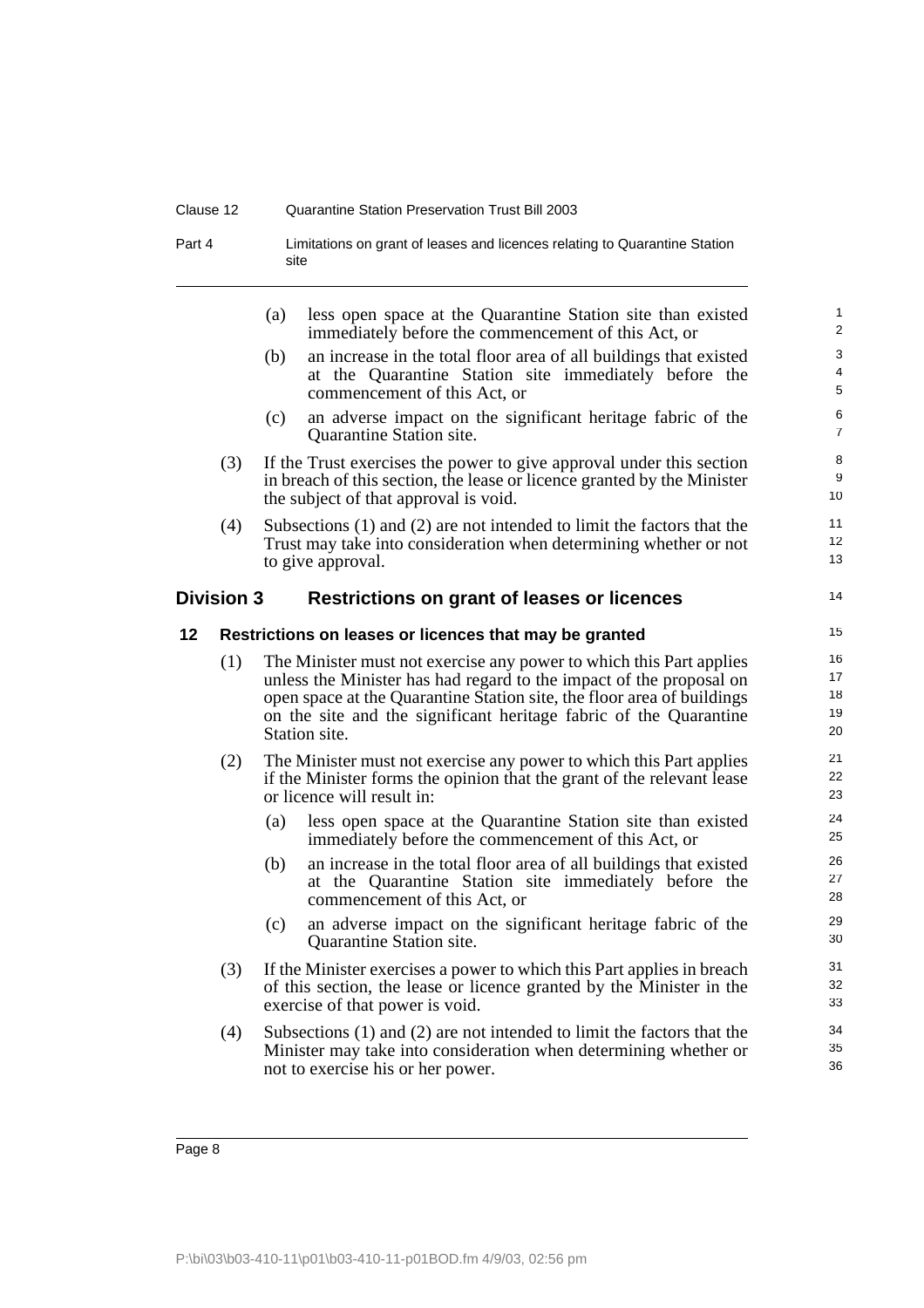| Quarantine Station Preservation Trust Bill 2003                                    | Clause 13 |
|------------------------------------------------------------------------------------|-----------|
| Limitations on grant of leases and licences relating to Quarantine Station<br>site | Part 4    |

<span id="page-14-1"></span><span id="page-14-0"></span>

| 13 | person | Minister cannot lease or licence all Quarantine Station site to one                                                                                                                                                                                                | $\mathbf{1}$<br>$\overline{2}$ |
|----|--------|--------------------------------------------------------------------------------------------------------------------------------------------------------------------------------------------------------------------------------------------------------------------|--------------------------------|
|    | (1)    | Despite Part 12 of the National Parks and Wildlife Act 1974, the<br>Minister must not:                                                                                                                                                                             | $\ensuremath{\mathsf{3}}$<br>4 |
|    |        | grant a lease of all of the land within the Quarantine Station<br>(a)<br>site to one person or one unincorporated group of persons, or                                                                                                                             | $\,$ 5 $\,$<br>6               |
|    |        | grant a licence to occupy or use all of the land within the<br>(b)<br>Quarantine Station site to one person or one unincorporated<br>group of persons, or                                                                                                          | $\overline{7}$<br>8<br>9       |
|    |        | grant a lease of all land within the Quarantine Station site to<br>(c)<br>enable the adaptive reuse of an existing building or structure<br>on the land for any purpose specified in section 151B (12) to<br>one person or one unincorporated group of persons, or | 10<br>11<br>12<br>13           |
|    |        | (d)<br>grant a licence to occupy and use all land within the<br>Quarantine Station site, and any existing building or structure<br>on the Quarantine Station site, for any purpose to one person<br>or one unincorporated group of persons.                        | 14<br>15<br>16<br>17           |
|    | (2)    | If the Minister exercises a power to which this section applies in<br>breach of this section, the lease or licence granted by the Minister in<br>the exercise of that power is void                                                                                | 18<br>19<br>20                 |
| 14 | more   | Minister cannot grant leases or licences with term of 10 years or                                                                                                                                                                                                  | 21<br>22                       |
|    | (1)    | Despite Part 12 of the National Parks and Wildlife Act 1974, the<br>Minister must not:                                                                                                                                                                             | 23<br>24                       |
|    |        | grant a lease of all of the land within the Quarantine Station<br>(a)<br>site for a term of 10 years or more, or                                                                                                                                                   | 25<br>26                       |
|    |        | grant a licence to occupy or use all of the land within the<br>(b)<br>Quarantine Station site for a term of 10 years or more, or                                                                                                                                   | 27<br>28                       |
|    |        | grant a lease of all land within the Quarantine Station site to<br>(c)<br>enable the adaptive reuse of an existing building or structure<br>on the land for any purpose specified in section 151B (12) for<br>a term of 10 years or more, or                       | 29<br>30<br>31<br>32           |
|    |        | (d)<br>grant a licence to occupy and use all land within the<br>Quarantine Station site, and any existing building or structure<br>on the Quarantine Station site, for any purpose for a term of<br>10 years or more.                                              | 33<br>34<br>35<br>36           |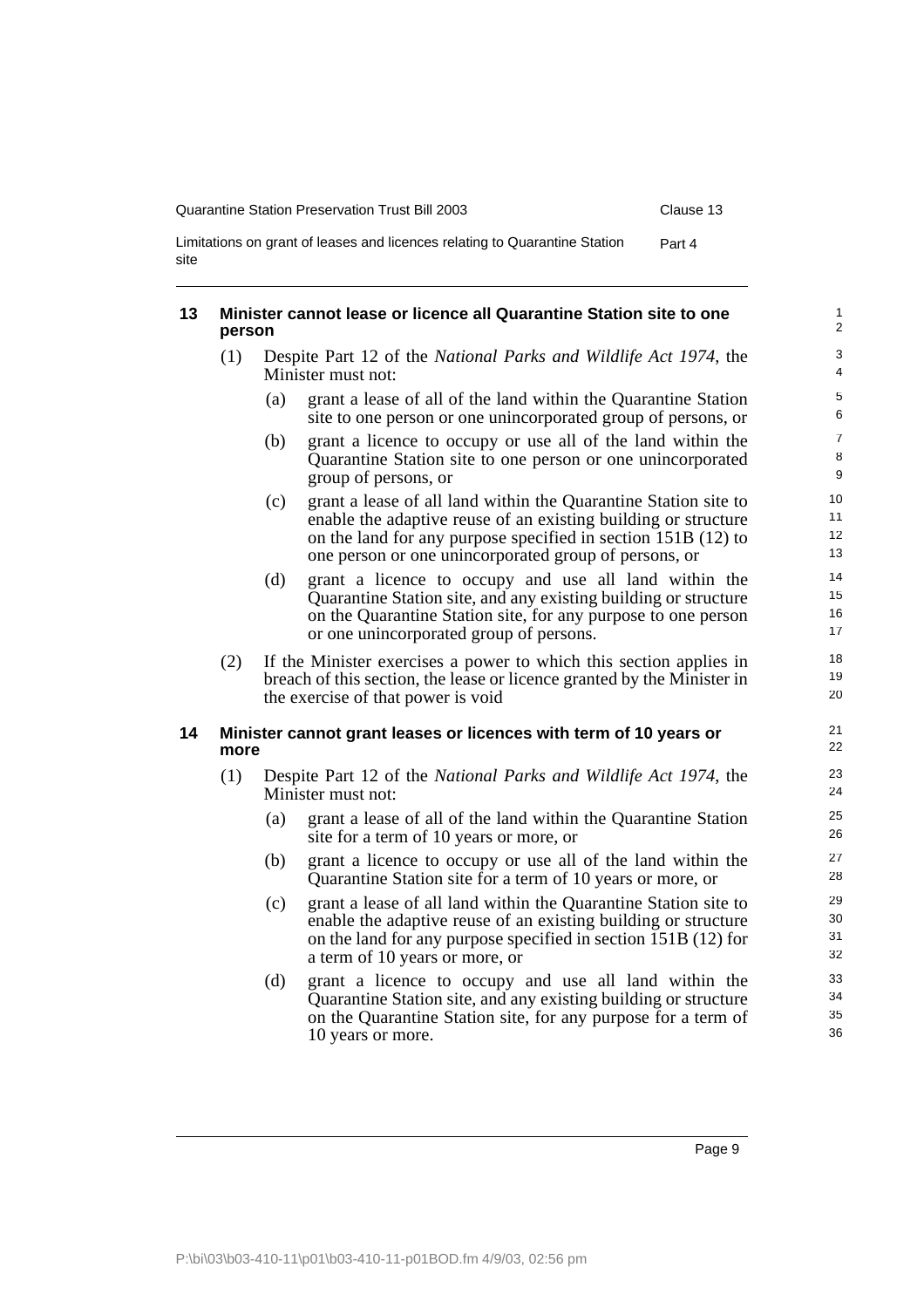| Clause 14 | Quarantine Station Preservation Trust Bill 2003                                    |
|-----------|------------------------------------------------------------------------------------|
| Part 4    | Limitations on grant of leases and licences relating to Quarantine Station<br>site |

(2) If the Minister exercises a power to which this section applies in breach of this section, the lease or licence granted by the Minister in the exercise of that power is void.

1 2 3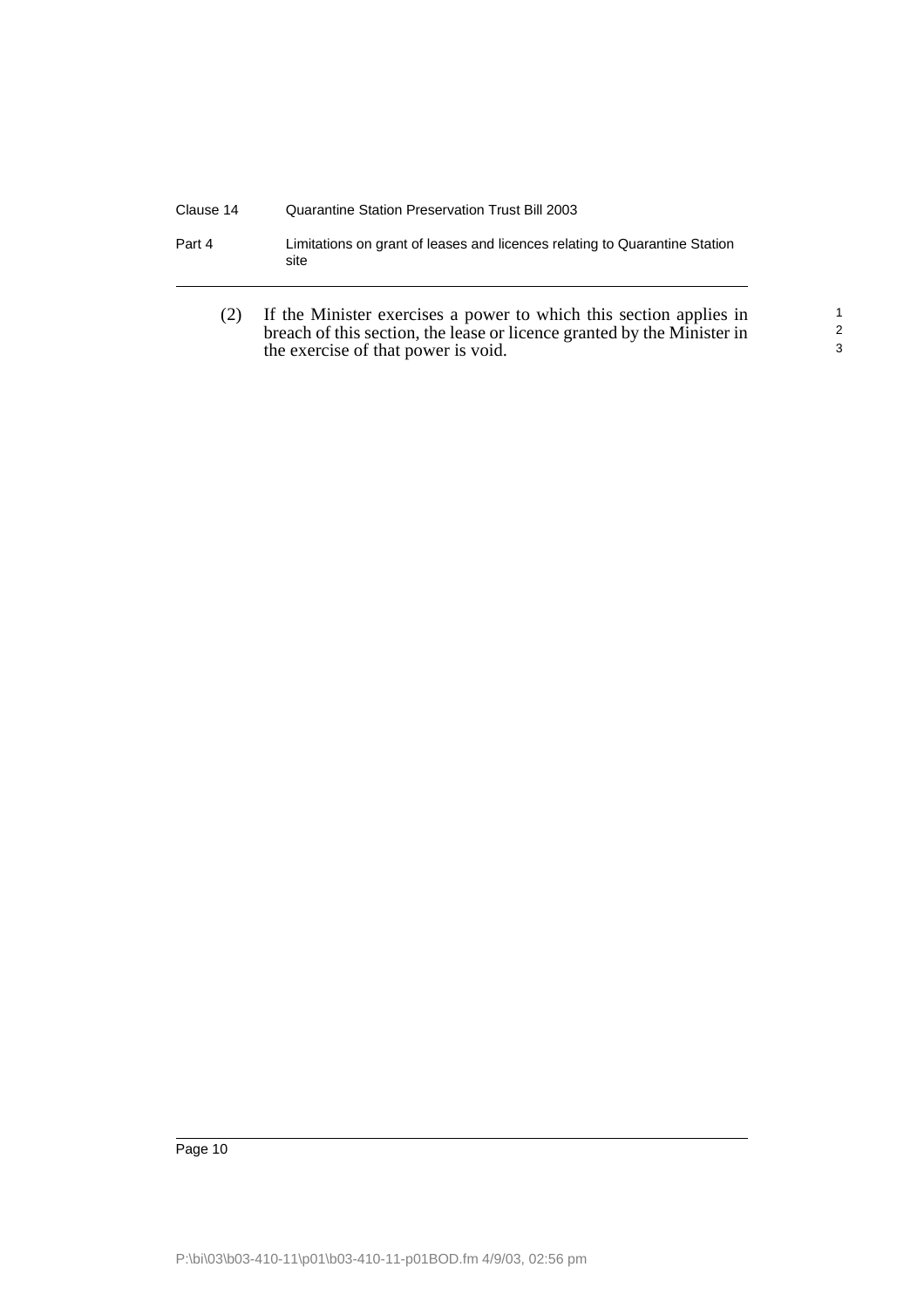Administration **Part 5** 

23 24

<span id="page-16-2"></span><span id="page-16-1"></span><span id="page-16-0"></span>

| Part 5 |     | <b>Administration</b>                                                                                                                                                                                                                                 | $\mathbf{1}$         |
|--------|-----|-------------------------------------------------------------------------------------------------------------------------------------------------------------------------------------------------------------------------------------------------------|----------------------|
| 15     |     | <b>Financial year of the Trust</b>                                                                                                                                                                                                                    | $\overline{2}$       |
|        |     | The financial year of the Trust is the year commencing 1 July.                                                                                                                                                                                        | 3                    |
| 16     |     | <b>Committees</b>                                                                                                                                                                                                                                     | $\overline{4}$       |
|        | (1) | The Trust may establish committees to assist it in connection with<br>the exercise of any of its functions.                                                                                                                                           | 5<br>6               |
|        | (2) | It does not matter that any or all of the members of a committee are<br>not members of the Trust.                                                                                                                                                     | $\overline{7}$<br>8  |
|        | (3) | The procedure for the calling of meetings of a committee and for the<br>conduct of business at those meetings is, subject to the regulations,<br>to be as determined by the Trust or (subject to any determination of<br>the Trust) by the committee. | 9<br>10<br>11<br>12  |
| 17     |     | <b>Staff of the Trust</b>                                                                                                                                                                                                                             | 13                   |
|        |     | For the purposes of this Act any persons as may be necessary to<br>enable the Trust to exercise its functions may be employed under<br>Chapter 2 of the <i>Public Sector Employment and Management</i><br>Act 2002.                                   | 14<br>15<br>16<br>17 |
| 18     |     | <b>Delegation by the Trust</b>                                                                                                                                                                                                                        | 18                   |
|        | (1) | The Trust may delegate to a member, a committee of the Trust or<br>any officer of the Trust the exercise of any of its functions, other<br>than this power of delegation.                                                                             | 19<br>20<br>21       |
|        | (2) | The person may sub-delegate the exercise of a delegated function to                                                                                                                                                                                   | 22                   |

<span id="page-16-4"></span><span id="page-16-3"></span>(2) The person may sub-delegate the exercise of a delegated function to another person if the first-mentioned person is authorised in writing to delegate the function to that person by the Trust.

Page 11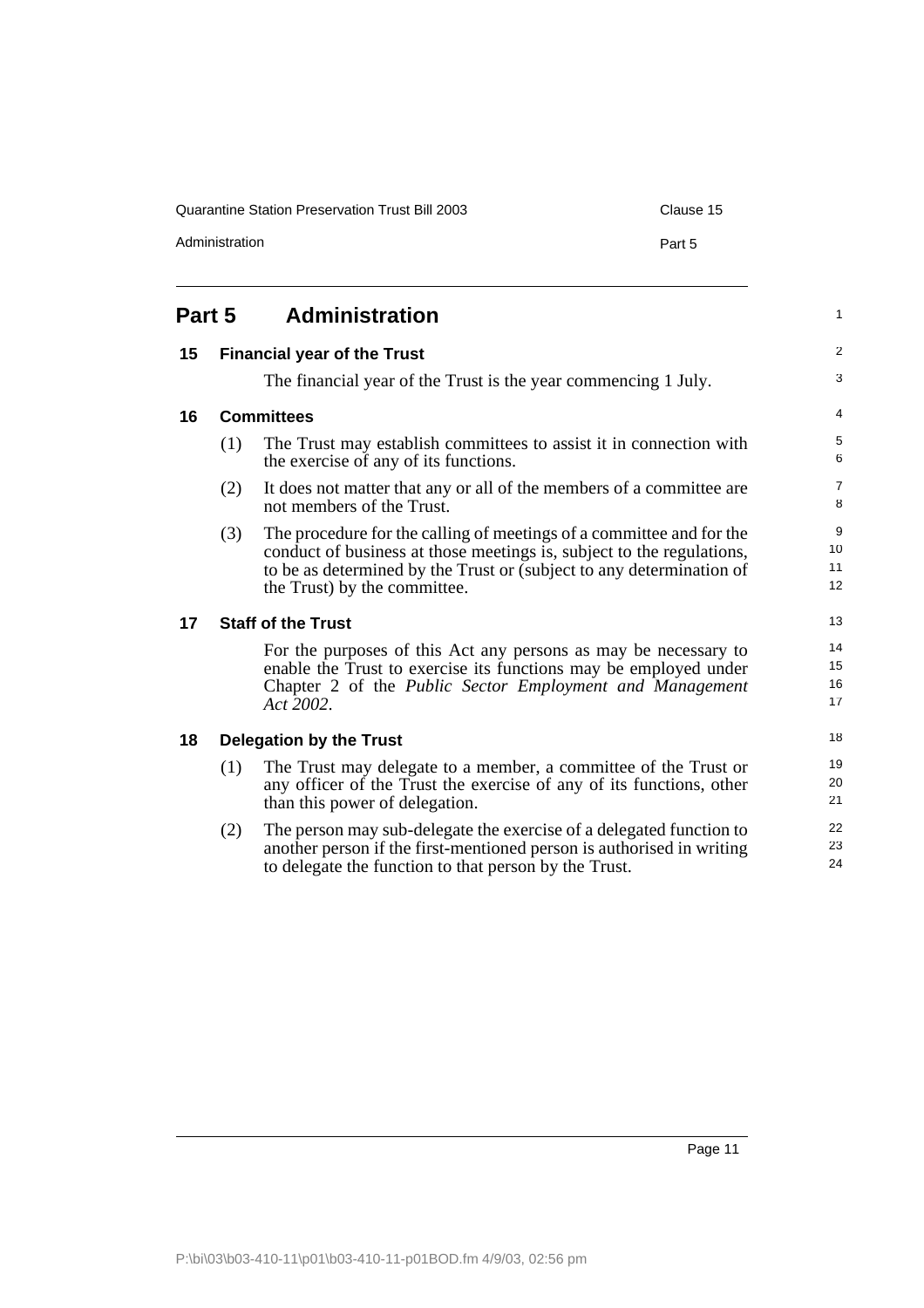#### Clause 19 Quarantine Station Preservation Trust Bill 2003

Part 6 Miscellaneous

<span id="page-17-2"></span><span id="page-17-1"></span><span id="page-17-0"></span>

| Part 6 |     | <b>Miscellaneous</b> |                                                                                                                                                                                                                                                                                                                           |                                    |
|--------|-----|----------------------|---------------------------------------------------------------------------------------------------------------------------------------------------------------------------------------------------------------------------------------------------------------------------------------------------------------------------|------------------------------------|
| 19     |     | <b>Regulations</b>   |                                                                                                                                                                                                                                                                                                                           |                                    |
|        |     |                      | The Governor may make regulations, not inconsistent with this Act,<br>for or with respect to any matter that by this Act is required or<br>permitted to be prescribed or that is necessary or convenient to be<br>prescribed for carrying out or giving effect to this Act and, in<br>particular, for or with respect to: | 3<br>4<br>5<br>6<br>$\overline{7}$ |
|        |     | (a)                  | the meetings of the Trust, and                                                                                                                                                                                                                                                                                            | 8                                  |
|        |     | (b)                  | the committees of the Trust, and                                                                                                                                                                                                                                                                                          | 9                                  |
|        |     | (c)                  | the use and custody of the seal of the Trust.                                                                                                                                                                                                                                                                             | 10                                 |
| 20     |     |                      | Savings and transitional regulations                                                                                                                                                                                                                                                                                      | 11                                 |
|        | (1) |                      | The regulations may contain provisions of a savings or transitional<br>nature consequent on the enactment of this Act.                                                                                                                                                                                                    | 12<br>13                           |
|        | (2) |                      | Any such provision may, if the regulations so provide, take effect<br>from the date of assent to this Act or a later date.                                                                                                                                                                                                | 14<br>15                           |
|        | (3) |                      | To the extent to which any such provision takes effect from a date<br>that is earlier than the date of its publication in the Gazette, the<br>provision does not operate so as:                                                                                                                                           | 16<br>17<br>18                     |
|        |     | (a)                  | to affect, in a manner prejudicial to any person (other than the<br>State or an authority of the State), the rights of that person<br>existing before the date of its publication, or                                                                                                                                     | 19<br>20<br>21                     |
|        |     | (b)                  | to impose liabilities on any person (other than the State or an<br>authority of the State) in respect of anything done or omitted<br>to be done before the date of its publication.                                                                                                                                       | 22<br>23<br>24                     |
|        |     |                      |                                                                                                                                                                                                                                                                                                                           |                                    |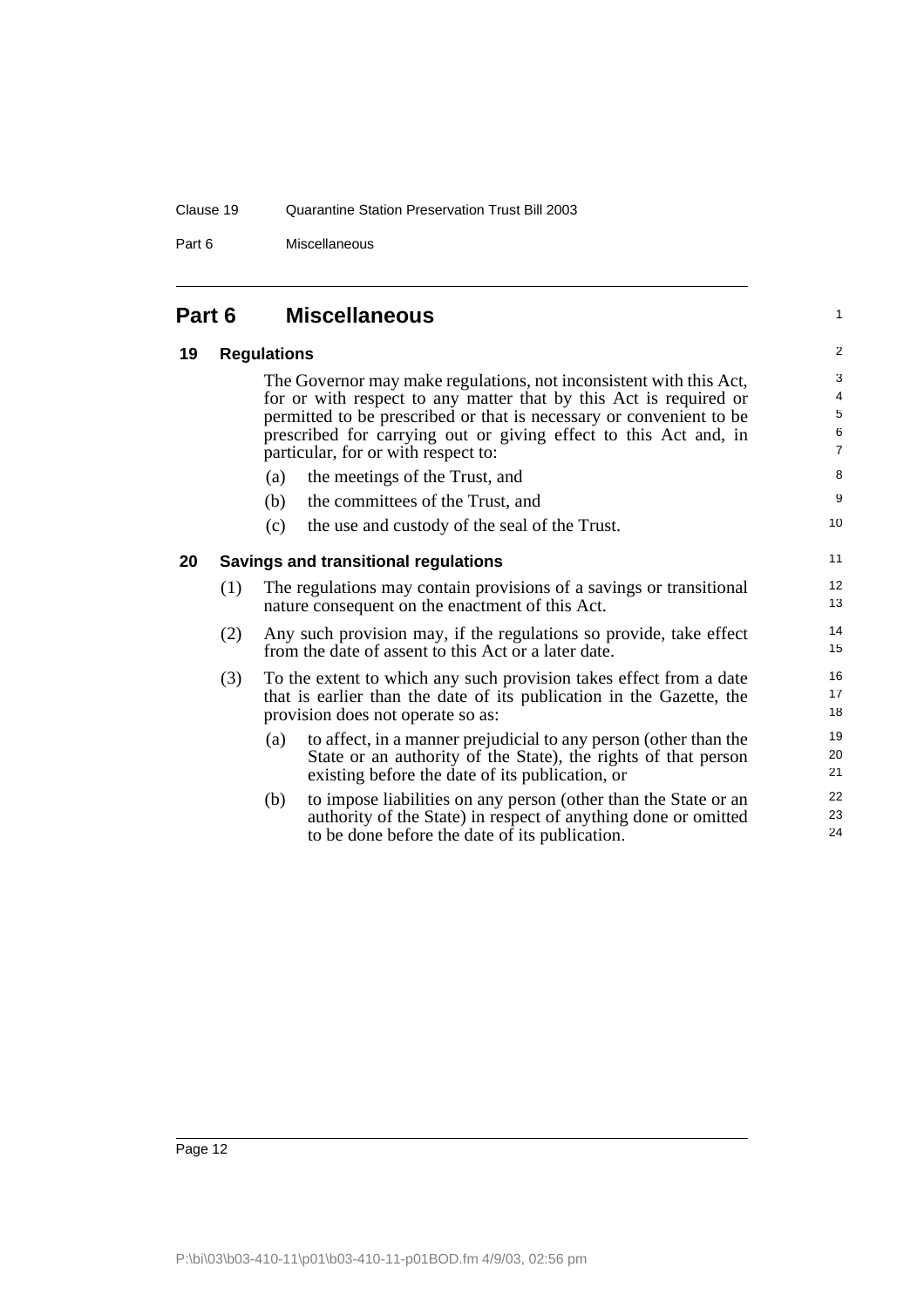Quarantine Station site Superior Schedule 1 and Schedule 1 and Schedule 1 and Schedule 1

(Section 3)

## <span id="page-18-0"></span>**Schedule 1 Quarantine Station site**

Portion 2763 comprising Parkhill, Spring Cove and Quarantine Station South precincts (but excluding that part of portion 2763 east and north of the southern stone wall extending to the Old Man's Hat), and portion 2765 comprising Quarantine Station Core Precinct, in the Parish of Manly Cove, County of Cumberland.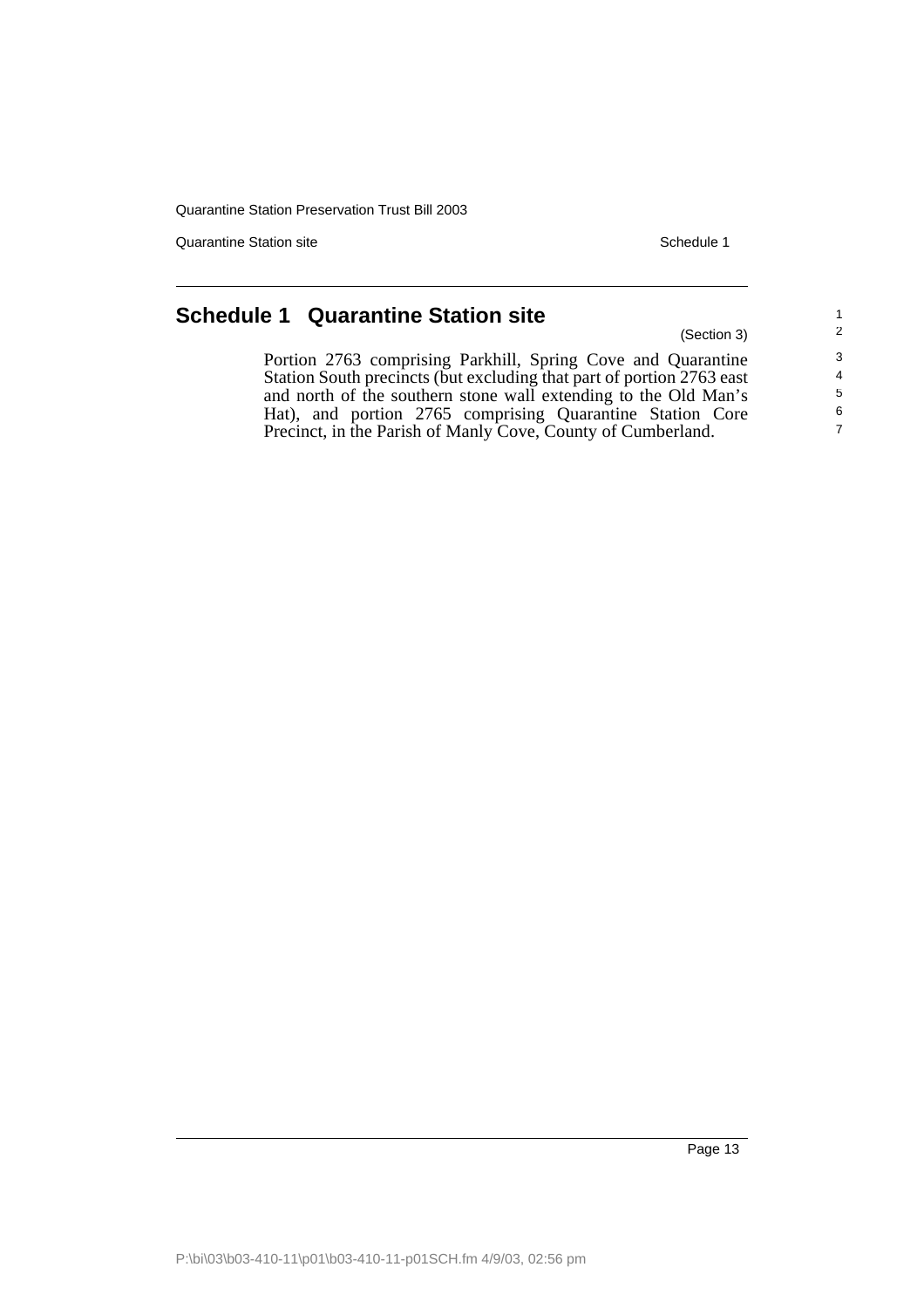| Schedule 2 |                                    |  |  |
|------------|------------------------------------|--|--|
|            | Provisions relating to the members |  |  |

#### <span id="page-19-0"></span>**Schedule 2 Provisions relating to the members**

(Section 5 (3))

1 2

#### **1 Chairperson of the Trust**

| (1) | One of the members is to be appointed as Chairperson of the Trust |
|-----|-------------------------------------------------------------------|
|     | by the relevant instrument of appointment as a member or by       |
|     | another instrument executed by the Minister.                      |

- (2) The Minister may remove a member from the office of Chairperson.
- (3) The Chairperson is taken to have vacated the office of Chairperson if the Chairperson:
	- (a) is removed from that office by the Minister under subclause (2), or
	- (b) resigns that office by instrument in writing addressed to the Minister, or
	- (c) ceases to be a member.

#### **2 Acting members and acting Chairperson**

- (1) The Minister may, from time to time, appoint a person to act in the office of a member during the illness or absence of the member, and the person, while so acting, has and may exercise all the functions of the member and is taken to be a member.
- (2) The Minister may, from time to time, appoint a member to act in the office of Chairperson during the illness or absence of the Chairperson, and the member, while so acting, has and may exercise all the functions of the Chairperson and is taken to be the Chairperson.
- (3) The Minister may remove any person from any office to which the person was appointed under this clause.
- (4) A person while acting in the office of a member is entitled to be paid such remuneration (including travelling and subsistence allowances) as the Minister may from time to time determine in respect of the person.
- (5) For the purposes of this clause, a vacancy in the office of a member or the Chairperson is taken to be an absence from office of the member or Chairperson, as the case may be.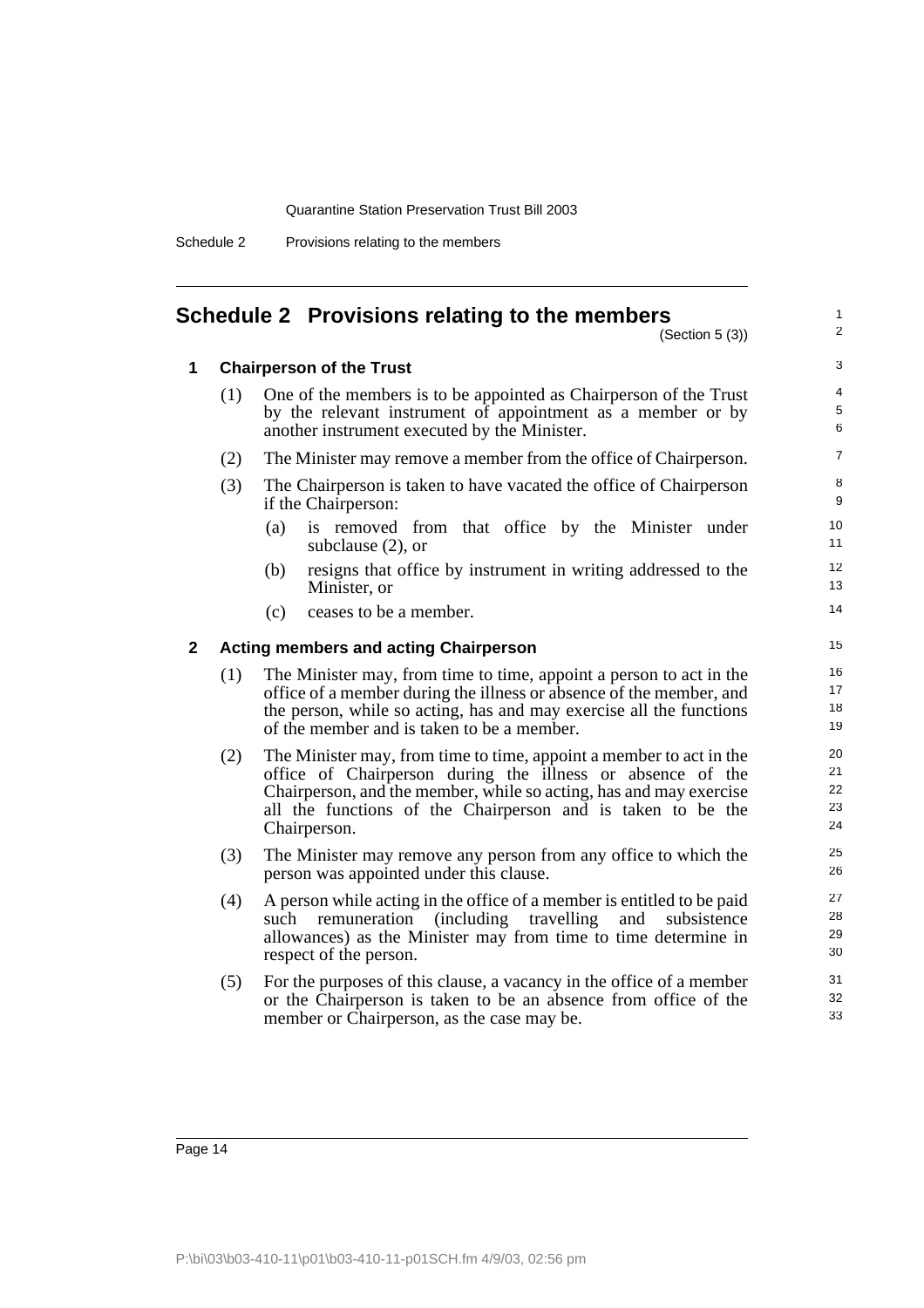Provisions relating to the members **Schedule 2** Schedule 2

| 3 |     | <b>Term of office</b> |                                                                                                                                                                                                            | 1                        |
|---|-----|-----------------------|------------------------------------------------------------------------------------------------------------------------------------------------------------------------------------------------------------|--------------------------|
|   |     |                       | Subject to this Schedule, a member holds office for such period, not<br>exceeding 4 years, as may be specified in the instrument of<br>appointment of the member, but is eligible (if otherwise qualified) | $\overline{2}$<br>3<br>4 |
|   |     |                       | for re-appointment.                                                                                                                                                                                        | 5                        |
| 4 |     | <b>Remuneration</b>   |                                                                                                                                                                                                            | 6                        |
|   | (1) |                       | A member is entitled to be paid such remuneration (including                                                                                                                                               | $\overline{7}$           |
|   |     |                       | travelling and subsistence allowances) as the Minister may from<br>time to time determine in respect of the member.                                                                                        | 8<br>9                   |
|   | (2) |                       | In this clause:                                                                                                                                                                                            | 10                       |
|   |     |                       | <i>member</i> includes any member of a committee of the Trust.                                                                                                                                             | 11                       |
| 5 |     |                       | <b>Casual vacancies</b>                                                                                                                                                                                    | 12                       |
|   | (1) |                       | The office of a member becomes vacant if the member:                                                                                                                                                       | 13                       |
|   |     | (a)                   | dies, or                                                                                                                                                                                                   | 14                       |
|   |     | (b)                   | completes a term of office and is not re-appointed, or                                                                                                                                                     | 15                       |
|   |     | (c)                   | resigns the office by instrument in writing addressed to the<br>Minister, or                                                                                                                               | 16<br>17                 |
|   |     | (d)                   | is removed from office by the Minister under this clause, or                                                                                                                                               | 18                       |
|   |     | (e)                   | is absent from 3 consecutive meetings of the Trust of which                                                                                                                                                | 19                       |
|   |     |                       | reasonable notice has been given to the member personally or<br>by post, except on leave granted by the Minister or unless the                                                                             | 20<br>21                 |
|   |     |                       | member is excused by the Minister for having been absent                                                                                                                                                   | 22                       |
|   |     |                       | from those meetings, or                                                                                                                                                                                    | 23                       |
|   |     | (f)                   | becomes bankrupt, applies to take the benefit of any law for                                                                                                                                               | 24                       |
|   |     |                       | the relief of bankrupt or insolvent debtors, compounds with<br>his or her creditors or makes an assignment of his or her                                                                                   | 25<br>26                 |
|   |     |                       | remuneration for their benefit, or                                                                                                                                                                         | 27                       |
|   |     | (g)                   | becomes a mentally incapacitated person, or                                                                                                                                                                | 28                       |
|   |     | (h)                   | is convicted in New South Wales of an offence that is                                                                                                                                                      | 29                       |
|   |     |                       | punishable by imprisonment for 12 months or more or is                                                                                                                                                     | 30<br>31                 |
|   |     |                       | convicted elsewhere than in New South Wales of an offence<br>that, if committed in New South Wales, would be an offence                                                                                    | 32                       |
|   |     |                       | so punishable.                                                                                                                                                                                             | 33                       |
|   | (2) |                       | The Minister may at any time remove a member from office.                                                                                                                                                  | 34                       |
|   |     |                       |                                                                                                                                                                                                            |                          |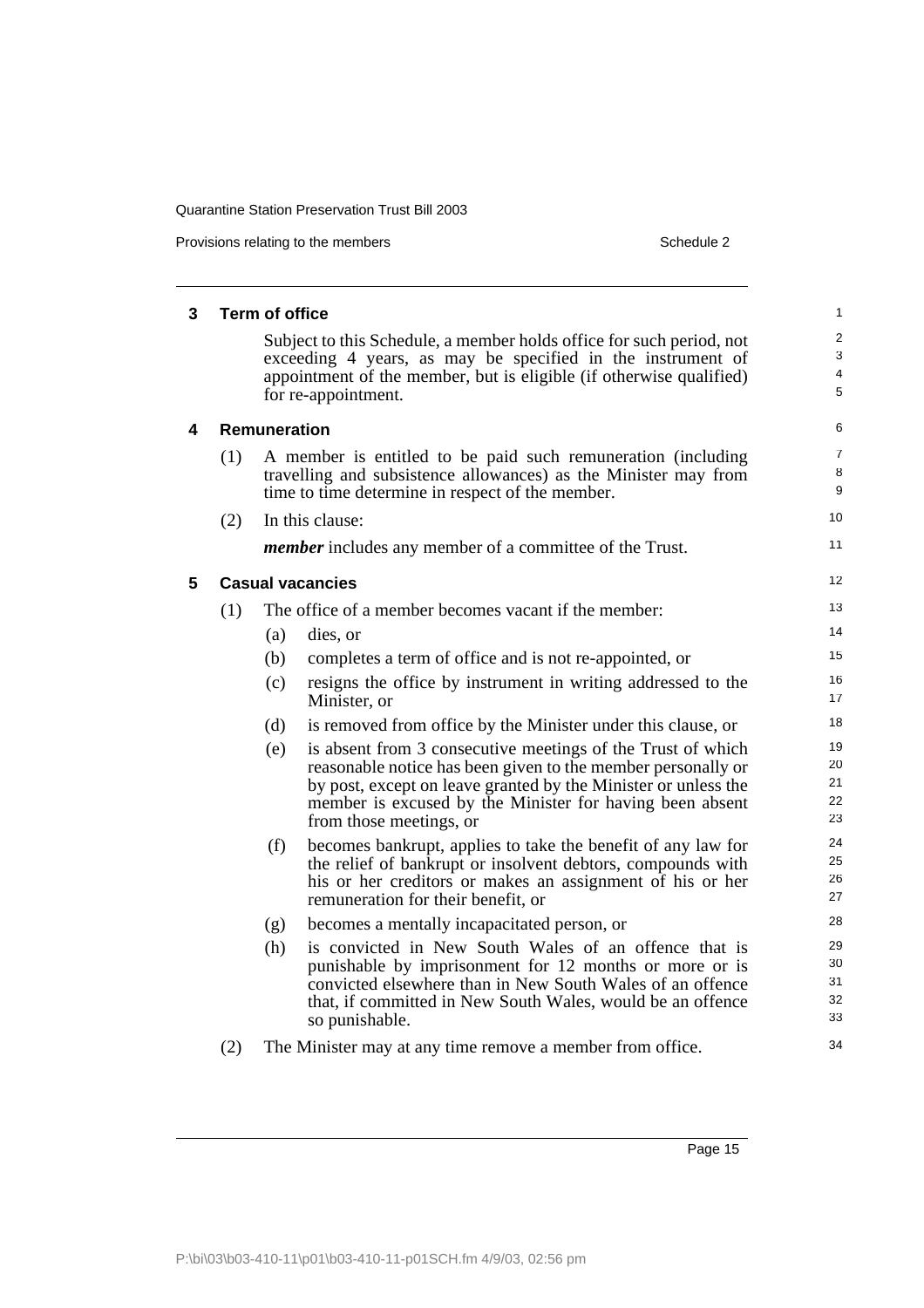Schedule 2 Provisions relating to the members

|   | (3) | Without limiting the generality of subclause (2), the Minister may<br>remove from office a member who contravenes the provisions of<br>clause 7. |                                                                                                                                                                                                                                                          |                      |  |
|---|-----|--------------------------------------------------------------------------------------------------------------------------------------------------|----------------------------------------------------------------------------------------------------------------------------------------------------------------------------------------------------------------------------------------------------------|----------------------|--|
| 6 |     | Filling of vacancy in office of member                                                                                                           |                                                                                                                                                                                                                                                          |                      |  |
|   |     | If the office of any member becomes vacant, a person is, subject to<br>this Act, to be appointed to fill the vacancy.                            |                                                                                                                                                                                                                                                          |                      |  |
| 7 |     |                                                                                                                                                  | <b>Disclosure of pecuniary interests</b>                                                                                                                                                                                                                 | $\overline{7}$       |  |
|   | (1) | If:                                                                                                                                              |                                                                                                                                                                                                                                                          | 8                    |  |
|   |     | (a)                                                                                                                                              | a member has a direct or indirect pecuniary interest in a matter<br>being considered or about to be considered at a meeting of the<br>Trust, and                                                                                                         | 9<br>10<br>11        |  |
|   |     | (b)                                                                                                                                              | the interest appears to raise a conflict with the proper<br>performance of the member's duties in relation to the<br>consideration of the matter,                                                                                                        | 12<br>13<br>14       |  |
|   |     |                                                                                                                                                  | the member must, as soon as possible after the relevant facts have<br>come to the member's knowledge, disclose the nature of the interest<br>at a meeting of the Trust.                                                                                  | 15<br>16<br>17       |  |
|   | (2) |                                                                                                                                                  | A disclosure by a member at a meeting of the Trust that the member:                                                                                                                                                                                      | 18                   |  |
|   |     | (a)                                                                                                                                              | is a member, or is in the employment, of a specified company<br>or other body, or                                                                                                                                                                        | 19<br>20             |  |
|   |     | (b)                                                                                                                                              | is a partner, or is in the employment, of a specified person, or                                                                                                                                                                                         | 21                   |  |
|   |     | (c)                                                                                                                                              | has some other specified interest relating to a specified<br>company or other body or to a specified person,                                                                                                                                             | 22<br>23             |  |
|   |     |                                                                                                                                                  | is a sufficient disclosure of the nature of the interest in any matter<br>relating to that company or other body or to that person that may<br>arise after the date of the disclosure and that is required to be<br>disclosed under subclause (1).       | 24<br>25<br>26<br>27 |  |
|   | (3) |                                                                                                                                                  | Particulars of any disclosure made under this clause must be<br>recorded by the Trust in a book kept for the purpose and that book<br>must be open at all reasonable hours to inspection by any person on<br>payment of the fee determined by the Trust. | 28<br>29<br>30<br>31 |  |
|   | (4) |                                                                                                                                                  | After a member has disclosed the nature of an interest in any matter,<br>the member must not, unless the Minister otherwise determines:                                                                                                                  | 32<br>33             |  |
|   |     | (a)                                                                                                                                              | be present during any deliberation of the Trust with respect to<br>the matter, or                                                                                                                                                                        | 34<br>35             |  |
|   |     |                                                                                                                                                  |                                                                                                                                                                                                                                                          |                      |  |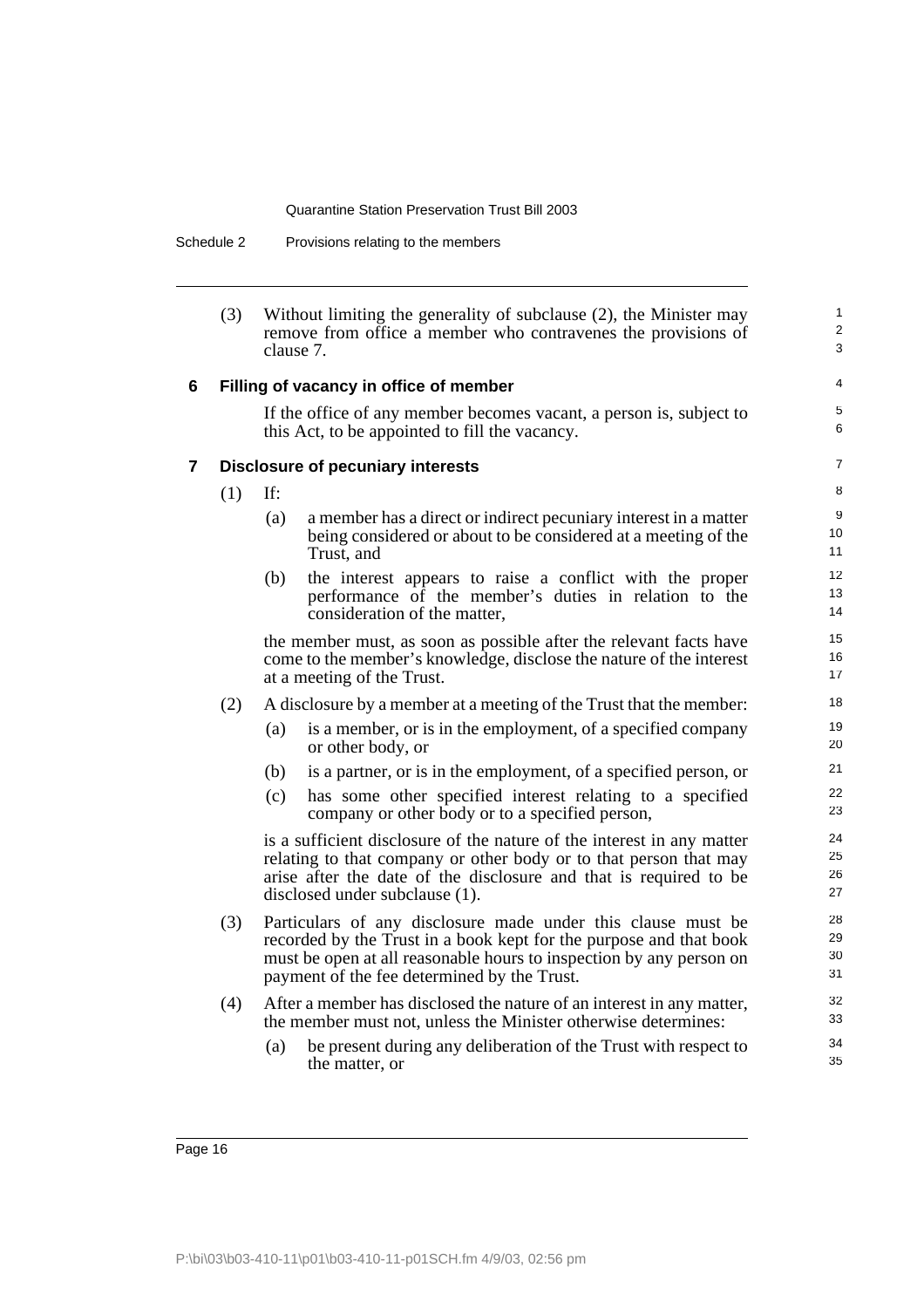Provisions relating to the members

| Schedule 2 |  |  |  |  |
|------------|--|--|--|--|
|------------|--|--|--|--|

|   |     | (b)        | take part in any decision of the Trust with respect to the<br>matter.                                                                                                                                                                                                                                                | $\mathbf{1}$<br>$\overline{2}$ |
|---|-----|------------|----------------------------------------------------------------------------------------------------------------------------------------------------------------------------------------------------------------------------------------------------------------------------------------------------------------------|--------------------------------|
|   | (5) | the Trust. | A contravention of this clause does not invalidate any decision of                                                                                                                                                                                                                                                   | 3<br>$\overline{4}$            |
|   | (6) |            | A reference in this clause to a meeting of the Trust includes a<br>reference to a meeting of a committee of the Trust.                                                                                                                                                                                               | 5<br>6                         |
| 8 |     |            | <b>Effect of certain other Acts</b>                                                                                                                                                                                                                                                                                  | $\overline{7}$                 |
|   | (1) | member.    | Chapter 2 of the <i>Public Sector Employment and Management</i><br>Act 2002 does not apply to or in respect of the appointment of a                                                                                                                                                                                  | 8<br>9<br>10 <sup>10</sup>     |
|   | (2) |            | If by or under any Act provision is made:                                                                                                                                                                                                                                                                            | 11                             |
|   |     | (a)        | requiring a person who is the holder of a specified office to<br>devote the whole of his or her time to the duties of that office,<br><sub>or</sub>                                                                                                                                                                  | 12 <sup>2</sup><br>13<br>14    |
|   |     | (b)        | prohibiting the person from engaging in employment outside<br>the duties of that office,                                                                                                                                                                                                                             | 15<br>16                       |
|   |     |            | the provision does not operate to disqualify the person from holding<br>that office and also the office of a member or from accepting and<br>retaining any remuneration payable to the person under this Act as<br>a member.                                                                                         | 17<br>18<br>19<br>20           |
| 9 |     |            | <b>Liability of members</b>                                                                                                                                                                                                                                                                                          | 21                             |
|   |     |            | No matter or thing done by the Trust, any member or any person<br>acting under the direction of the Trust, if the matter or thing was<br>done in good faith for the purposes of executing this or any other<br>Act, subjects a member or a person so acting personally to any<br>action, liability, claim or demand. | 22<br>23<br>24<br>25<br>26     |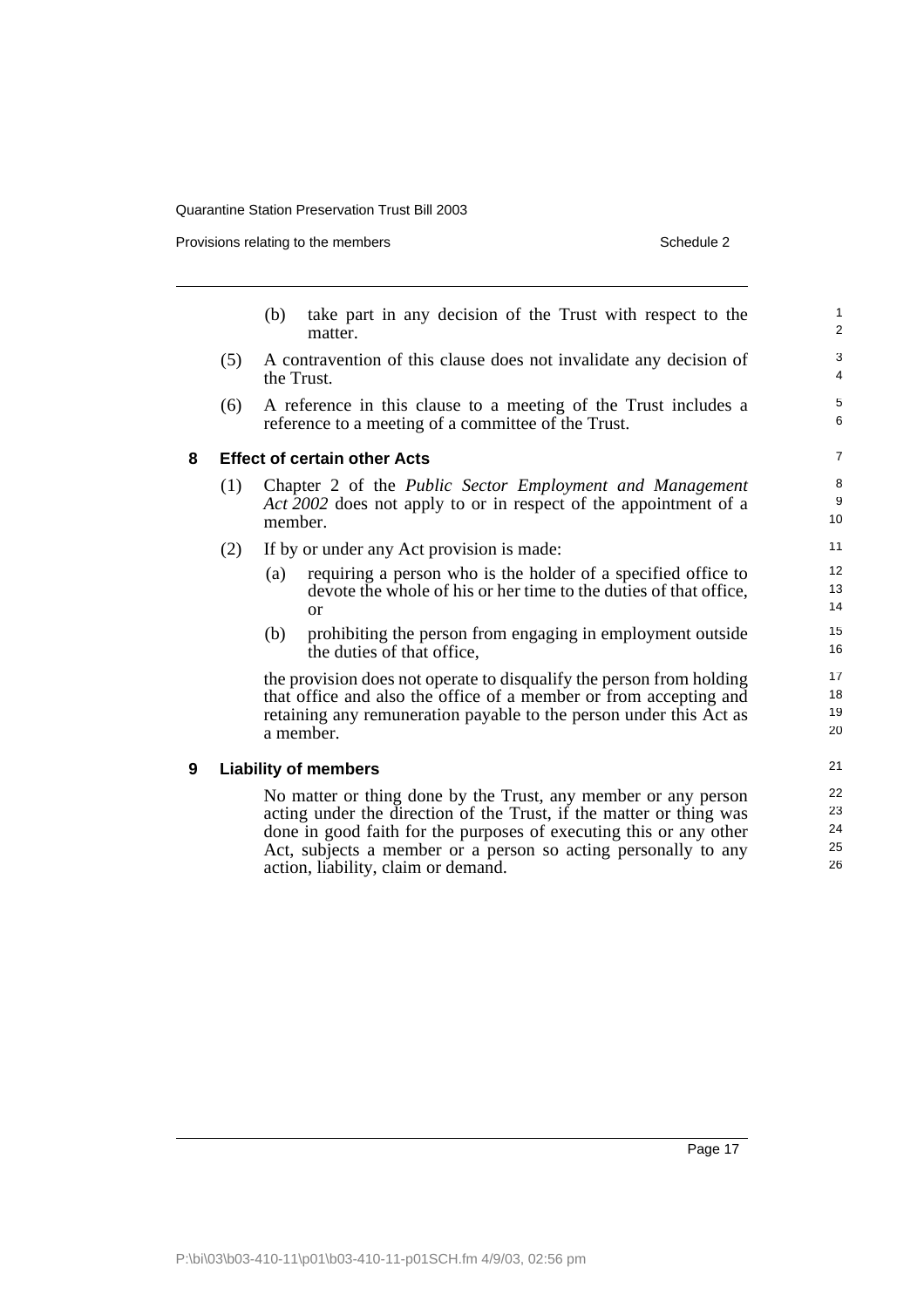| Schedule 3 | Provisions relating to the procedure of the Trust |  |  |  |
|------------|---------------------------------------------------|--|--|--|

### <span id="page-23-0"></span>**Schedule 3 Provisions relating to the procedure of the Trust**

(Section 5 (4))

1  $\overline{2}$ 3

8 9 10

17 18 19

|  | <b>General procedure</b> |
|--|--------------------------|
|--|--------------------------|

The procedure for the calling of meetings of the Trust and for the conduct of business at those meetings is, subject to this Act and the regulations, to be as determined by the Trust.

| 2 | Quorum |
|---|--------|
|---|--------|

The quorum for a meeting of the Trust is a majority of members for the time being.

#### **3 Presiding member**

- (1) The Chairperson (or, in the absence of the Chairperson, another member elected to chair the meeting by the members present) is to preside at a meeting of the Trust.
- (2) The presiding member has a deliberative vote and, in the event of an equality of votes, has a second or casting vote.

#### **4 Voting**

A decision supported by a majority of the votes cast at a meeting of the Trust at which a quorum is present is the decision of the Trust.

#### **5 Transaction of business outside meetings or by telephone**

- (1) The Trust may, if it thinks fit, transact any of its business by the circulation of papers among all the members of the Trust for the time being, and a resolution in writing approved in writing by a majority of those members is taken to be a decision of the Trust.
- (2) The Trust may, if it thinks fit, transact any of its business at a meeting at which members (or some members) participate by telephone, closed-circuit television or other means, but only if any member who speaks on a matter before the meeting can be heard by the other members.
- (3) For the purposes of: (a) the approval of a resolution under subclause (1), or (b) a meeting held in accordance with subclause (2),

the Chairperson and each member have the same voting rights as they have at an ordinary meeting of the Trust.